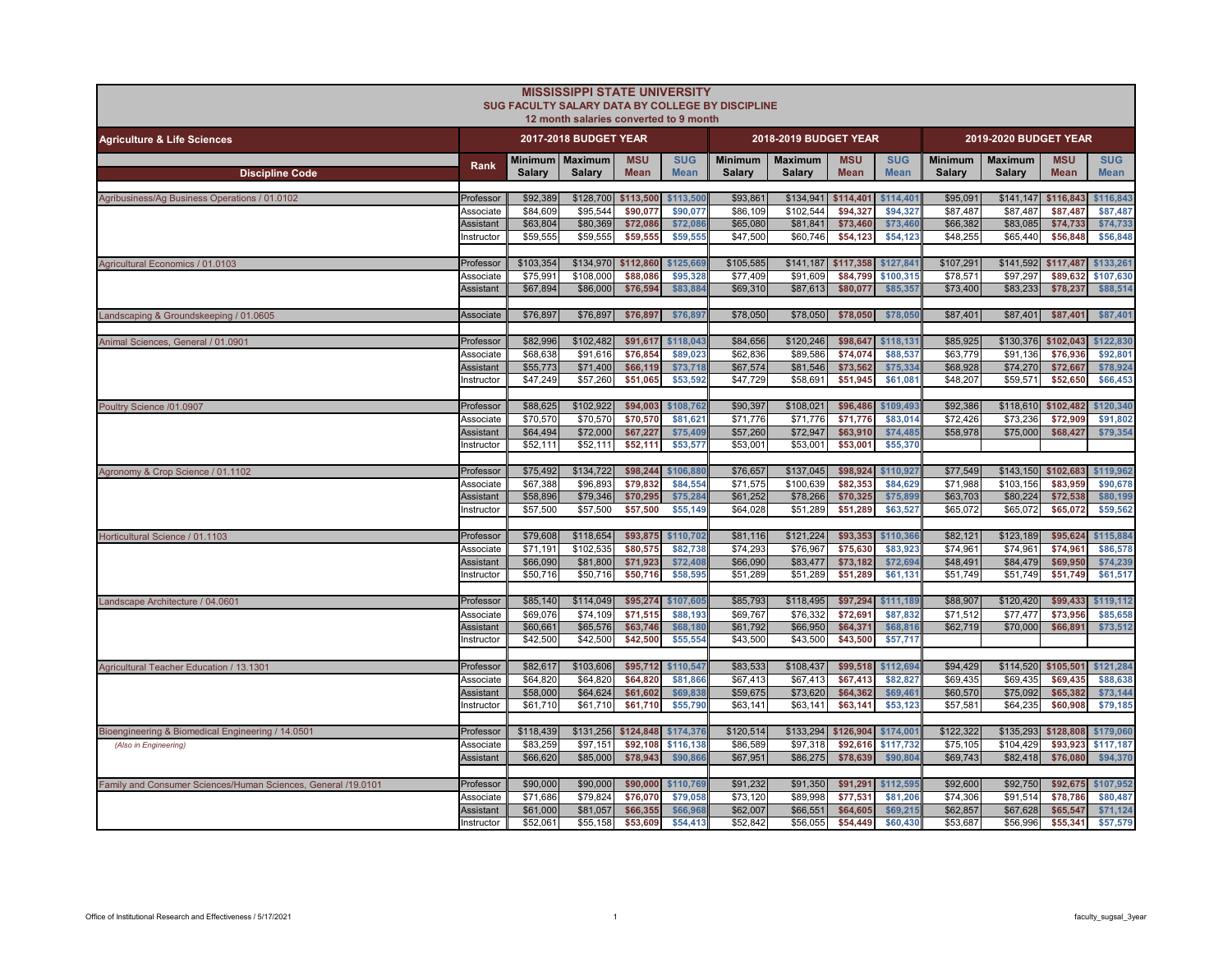|                                                        | <b>MISSISSIPPI STATE UNIVERSITY</b><br>SUG FACULTY SALARY DATA BY COLLEGE BY DISCIPLINE<br>12 month salaries converted to 9 month |                                  |                       |                           |                           |                                 |                          |                               |                                |                                 |                                 |                           |                               |  |  |
|--------------------------------------------------------|-----------------------------------------------------------------------------------------------------------------------------------|----------------------------------|-----------------------|---------------------------|---------------------------|---------------------------------|--------------------------|-------------------------------|--------------------------------|---------------------------------|---------------------------------|---------------------------|-------------------------------|--|--|
| <b>Agriculture &amp; Life Sciences</b>                 |                                                                                                                                   |                                  | 2017-2018 BUDGET YEAR |                           |                           |                                 | 2018-2019 BUDGET YEAR    |                               |                                |                                 | 2019-2020 BUDGET YEAR           |                           |                               |  |  |
| <b>Discipline Code</b>                                 | Rank                                                                                                                              | Minimum Maximum<br><b>Salary</b> | <b>Salary</b>         | <b>MSU</b><br><b>Mean</b> | <b>SUG</b><br><b>Mean</b> | <b>Minimum</b><br><b>Salary</b> | <b>Maximum</b><br>Salary | <b>MSU</b><br><b>Mean</b>     | <b>SUG</b><br><b>Mean</b>      | <b>Minimum</b><br><b>Salary</b> | <b>Maximum</b><br><b>Salary</b> | <b>MSU</b><br><b>Mean</b> | <b>SUG</b><br><b>Mean</b>     |  |  |
| Foods, Nutrition & Wellness Studies, General / 19,0501 | Professor                                                                                                                         | \$88,949                         | \$104,085             | \$96,390                  | \$141,217                 | \$92,073                        |                          | \$109,066 \$100,701           | \$134,548                      | \$93,326                        | \$124,848                       | \$103,005                 | \$139,352                     |  |  |
|                                                        | Associate                                                                                                                         | \$69,266                         | \$101,443             | \$80,701                  | \$92,244                  | \$73,043                        | \$103,471                | \$85,052                      | \$92,600                       | \$74,138                        | \$105,023                       | \$87,328                  | \$97,353                      |  |  |
|                                                        | Assistant                                                                                                                         | \$60,000                         | \$72,500              | \$69,139                  | \$76,569                  | \$70,700                        | \$81,800                 | \$73,538                      | \$77,023                       | \$70,000                        | \$83,027                        | \$74,768                  | \$80,463                      |  |  |
|                                                        | nstructor                                                                                                                         | \$52,000                         | \$55,215              | \$53,608                  | \$58,232                  | \$53,040                        | \$61,841                 | \$57,067                      | \$59,952                       | \$53,835                        | \$64,314                        | \$58,438                  | \$62,180                      |  |  |
|                                                        |                                                                                                                                   |                                  |                       |                           |                           |                                 |                          |                               |                                |                                 |                                 |                           |                               |  |  |
| Biochemistry / 26.0202                                 | Professor                                                                                                                         | \$92,378                         | \$114,682             |                           | \$101,703 \$141,163       | \$93,763                        |                          | \$119,924 \$104,484           | \$144,819                      | \$94,701                        | \$126,790                       | \$107,418                 | \$150,065                     |  |  |
|                                                        | Associate                                                                                                                         | \$75,293                         | \$80,015              | \$78,278                  | \$91,181                  | \$78,304                        | \$82,094                 | \$80,464                      | \$90,933                       | \$81,436                        | \$83,941                        | \$82,591                  | \$96,156                      |  |  |
|                                                        | Assistant                                                                                                                         | \$57,260                         | \$72,000              | \$67,087                  | \$75,814                  | \$59,550                        | \$73,944                 | \$69,300                      | \$73,712                       | \$61,359                        | \$75,416                        | \$67,934                  | \$74,846                      |  |  |
|                                                        | nstructor                                                                                                                         | \$60,000                         | \$60,000              | \$60,000                  | \$57,569                  | \$61,200                        | \$61,200                 | \$61,200                      | \$49,510                       |                                 |                                 |                           |                               |  |  |
|                                                        |                                                                                                                                   |                                  |                       |                           |                           |                                 |                          |                               |                                |                                 |                                 |                           |                               |  |  |
| Molecular Biology / 26.0204                            | Professor                                                                                                                         | \$101,888                        | \$106,297             | \$104,093 \$157,171       |                           | \$103,034                       |                          | \$110,549 \$106,792 \$169,174 |                                | \$113,012                       |                                 |                           | \$113,313 \$113,163 \$173,972 |  |  |
|                                                        | Associate<br>Assistant                                                                                                            | \$78,733<br>\$52,903             | \$80,655<br>\$62,000  | \$79,694<br>\$57,452      | \$98,797<br>\$88,783      | \$80,138<br>\$55,019            | \$82,146<br>\$65,602     | \$60,311                      | \$81,142 \$104,228<br>\$93,446 | \$62,805                        | \$83,379                        |                           | \$75,842 \$105,033            |  |  |
|                                                        |                                                                                                                                   |                                  |                       |                           |                           |                                 |                          |                               |                                |                                 |                                 |                           |                               |  |  |
| Entomology / 26.0702                                   | Professor                                                                                                                         | \$79,447                         | \$124,087             | \$89,469                  | \$110,393                 | \$81,420                        | \$125,947                | \$91,531                      | \$112,960                      | \$82,641                        | \$127,521                       | \$96,723                  | \$117,920                     |  |  |
|                                                        | Associate                                                                                                                         | \$69,000                         | \$101,105             | \$83,057                  | \$87,972                  | \$71,021                        | \$114,849                | \$87,053                      | \$88,546                       | \$66,450                        | \$84,328                        | \$75,001                  | \$94,253                      |  |  |
|                                                        | Assistant                                                                                                                         | \$52,352                         | \$78,356              | \$68,086                  | \$74,773                  | \$54,446                        | \$81,490                 | \$70,270                      | \$74,692                       | \$56,624                        | \$83,527                        | \$73,596                  | \$79,506                      |  |  |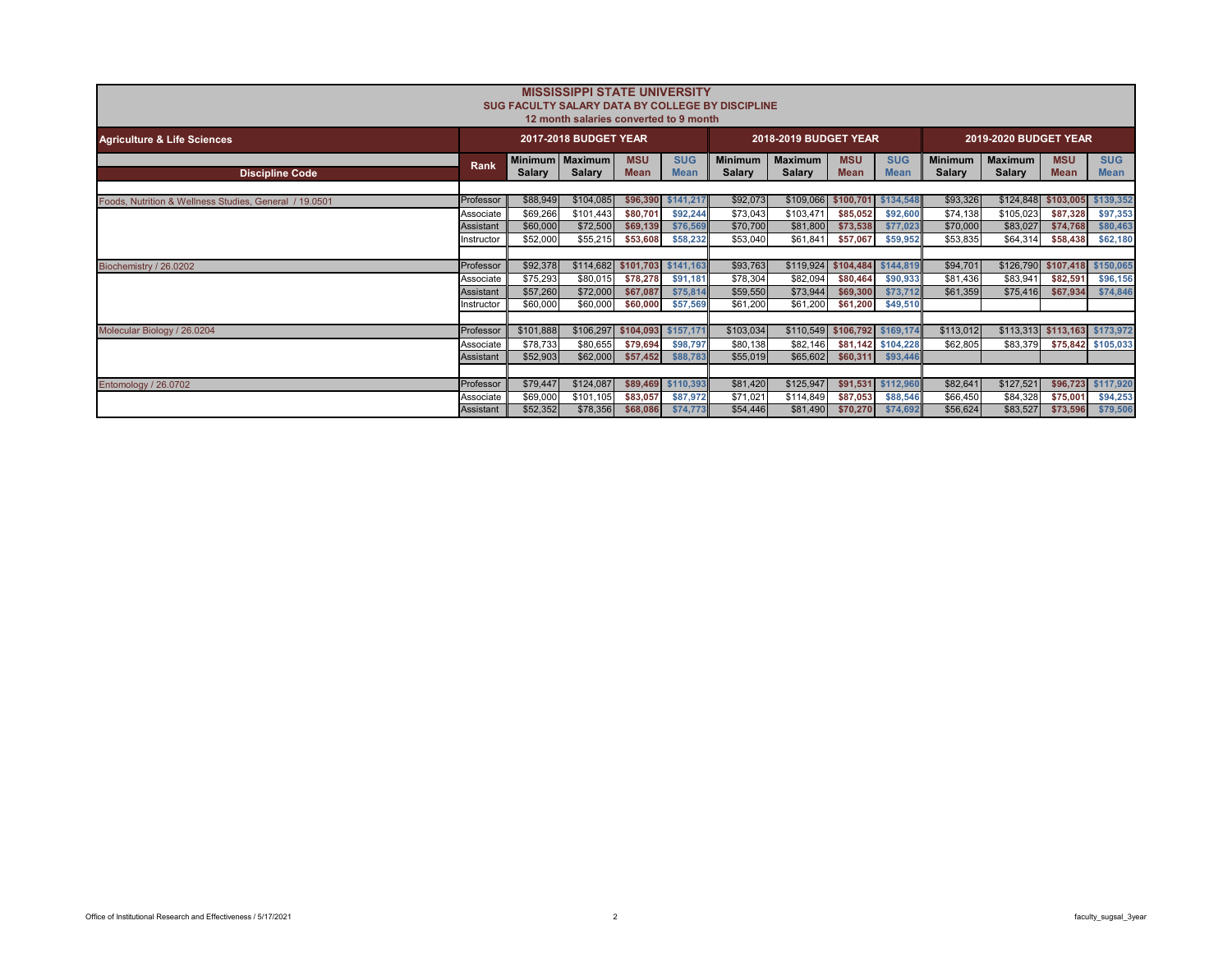|                                             |            |                                 | <b>MISSISSIPPI STATE UNIVERSITY</b><br>SUG FACULTY SALARY DATA BY COLLEGE BY DISCIPLINE |                           |                           |                                 |                                 |                           |                           |                          |                          |                               |                           |
|---------------------------------------------|------------|---------------------------------|-----------------------------------------------------------------------------------------|---------------------------|---------------------------|---------------------------------|---------------------------------|---------------------------|---------------------------|--------------------------|--------------------------|-------------------------------|---------------------------|
|                                             |            |                                 | 12 month salaries converted to 9 month                                                  |                           |                           |                                 |                                 |                           |                           |                          |                          |                               |                           |
| Architecture, Art & Design                  |            |                                 | <b>2017-2018 BUDGET YEAR</b>                                                            |                           |                           |                                 | 2018-2019 BUDGET YEAR           |                           |                           |                          | 2019-2020 BUDGET YEAR    |                               |                           |
| <b>Discipline Code</b>                      | Rank       | <b>Minimum</b><br><b>Salary</b> | <b>Maximum</b><br>Salary                                                                | <b>MSU</b><br><b>Mean</b> | <b>SUG</b><br><b>Mean</b> | <b>Minimum</b><br><b>Salary</b> | <b>Maximum</b><br><b>Salary</b> | <b>MSU</b><br><b>Mean</b> | <b>SUG</b><br><b>Mean</b> | <b>Minimum</b><br>Salary | <b>Maximum</b><br>Salary | <b>MSU</b><br><b>Mean</b>     | <b>SUG</b><br><b>Mean</b> |
|                                             |            |                                 |                                                                                         |                           |                           |                                 |                                 |                           |                           |                          |                          |                               |                           |
| Architecture / 04.0201                      | Professor  | \$79,139                        | \$99,669                                                                                | \$90,068                  | \$123.624                 | \$82,305                        | \$150,022                       | \$106.649                 | \$127,144                 | \$83,540                 | \$103,920                | \$93.920                      | \$130,249                 |
|                                             | Associate  | \$71,090                        | \$83,000                                                                                | \$76,462                  | \$88,472                  | \$72,156                        | \$83,000                        | \$77.683                  | \$90,857                  | \$74,097                 | \$80,785                 | \$76,329                      | \$92,713                  |
|                                             | Assistant  | \$56,000                        | \$72,000                                                                                | \$62,782                  | \$71.375                  | \$56,000                        | \$73,440                        | \$63,400                  | \$71,578                  | \$56,000                 | \$66,229                 | \$62,187                      | \$75,058                  |
|                                             | Instructor | \$38,701                        | \$38,701                                                                                | \$38,701                  | \$59,864                  | \$41.023                        | \$41,023                        | \$41,023                  | \$59,192                  |                          |                          |                               |                           |
|                                             |            |                                 |                                                                                         |                           |                           |                                 |                                 |                           |                           |                          |                          |                               |                           |
| Interior Architecture / 04.0501             | Professor  | \$96,792                        | \$96,792                                                                                | \$96,792                  | \$96,537                  | \$98,319                        | \$98,319                        | \$98,319                  | \$98,022                  | \$99,869                 | \$99,869                 | \$99,869                      | \$91,956                  |
|                                             | Associate  | \$64,769                        | \$64,769                                                                                | \$64,769                  | \$81,638                  | \$62,541                        | \$65,741                        | \$64,141                  | \$80,033                  | \$63,479                 | \$66,727                 | \$65,103                      | \$83,934                  |
|                                             | Assistant  | \$50,000                        | \$55,000                                                                                | \$53,039                  | \$60,541                  | \$50,000                        | \$55,825                        | \$52.913                  | \$62,603                  | \$50,000                 | \$61,000                 | \$55,887                      | \$62,085                  |
|                                             | nstructor  | \$47.407                        | \$47,407                                                                                | \$47.407                  | \$48,446                  | \$48.118                        | \$48.118                        | \$48,118                  | \$49,210                  | \$55,000                 | \$55,000                 | \$55,000                      | \$52,863                  |
|                                             |            |                                 |                                                                                         |                           |                           |                                 |                                 |                           |                           |                          |                          |                               |                           |
| Visual & Performing Arts, General / 50.0101 | Professor  | \$71,191                        | \$90,398                                                                                |                           | \$76,838 \$101,572        | \$73,122                        | \$80,936                        | \$76,424                  | \$100,822                 | \$47,713                 | \$79.645                 | \$72.621                      | \$109,734                 |
|                                             | Associate  | \$57,111                        | \$77,482                                                                                | \$63,211                  | \$81,411                  | \$59,395                        | \$78,644                        | \$63,678                  | \$82,846                  | \$61.593                 | \$103,886                | \$73,937                      | \$88,094                  |
|                                             | Assistant  | \$51.651                        | \$62,500                                                                                | \$57,448                  | \$62,768                  | \$53,793                        | \$63,438                        | \$59,385                  | \$64,488                  | \$50,000                 | \$63,542                 | \$58,071                      | \$67,204                  |
|                                             | nstructor  | \$41,200                        | \$41,200                                                                                | \$41.200                  | \$56,961                  | \$40,000                        | \$41,818                        | \$40,909                  | \$49,389                  | \$42,445                 | \$42.445                 | \$42,445                      | \$54,495                  |
|                                             |            |                                 |                                                                                         |                           |                           |                                 |                                 |                           |                           |                          |                          |                               |                           |
| <b>Construction Management / 52,2001</b>    | Professor  |                                 |                                                                                         |                           |                           | \$106,749                       | \$106,749 \$106,749             |                           | \$125,491                 | \$108,528                |                          | \$108,528 \$108,528 \$130,697 |                           |
|                                             | Associate  |                                 |                                                                                         |                           |                           |                                 |                                 |                           |                           | \$84.644                 | \$84,644                 |                               | \$84,644 \$104,248        |
|                                             | Assistant  | \$72,000                        | \$72,279                                                                                | \$72,140                  | \$79,353                  | \$74,880                        | \$80,000                        | \$76,924                  | \$78,185                  | \$65,000                 | \$81,200                 | \$72,379                      | \$77,993                  |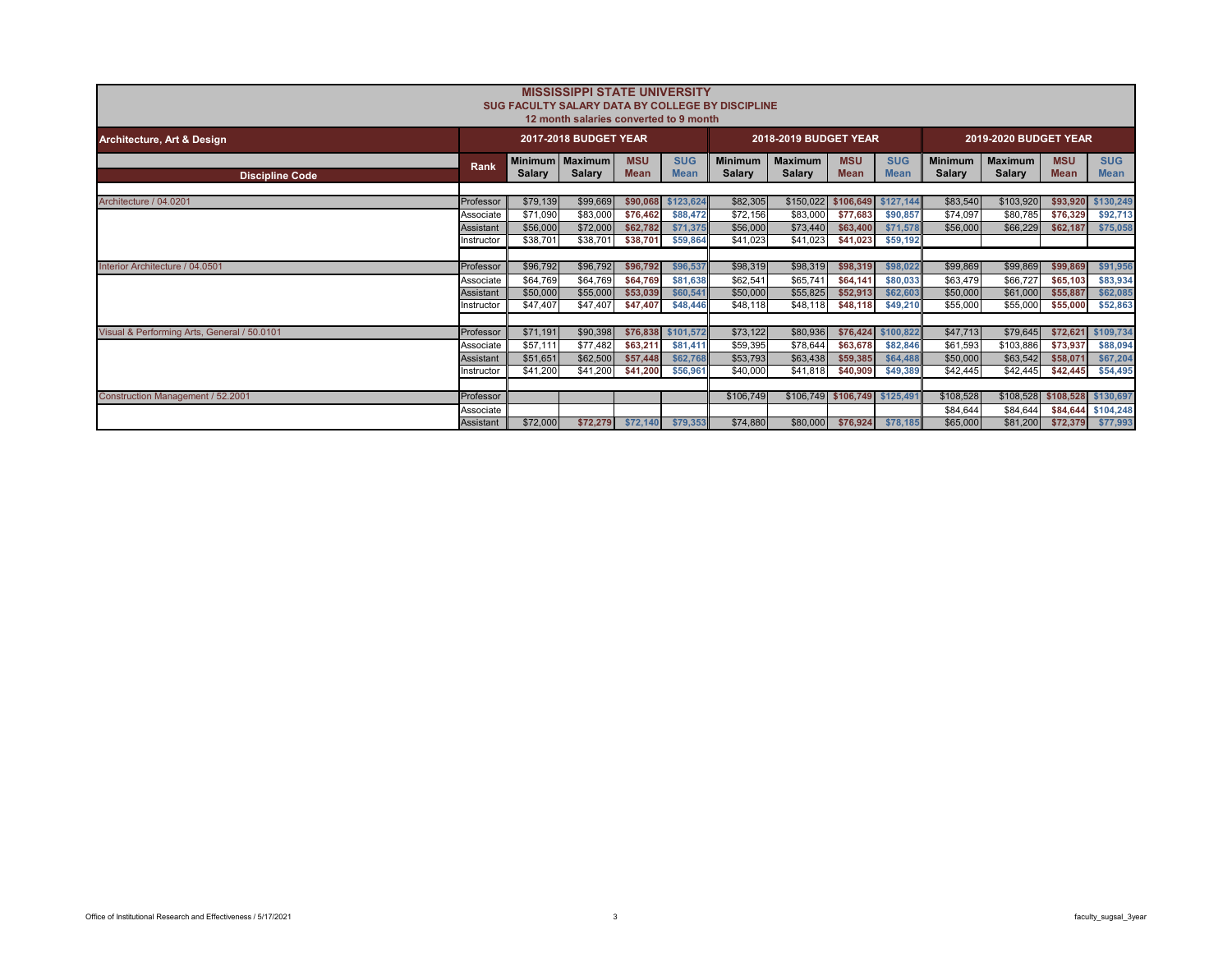|                                                   |                               |                      | <b>MISSISSIPPI STATE UNIVERSITY</b><br>12 month salaries converted to 9 month | SUG FACULTY SALARY DATA BY COLLEGE BY DISCIPLINE |                           |                          |                          |                           |                           |                          |                          |                           |                           |
|---------------------------------------------------|-------------------------------|----------------------|-------------------------------------------------------------------------------|--------------------------------------------------|---------------------------|--------------------------|--------------------------|---------------------------|---------------------------|--------------------------|--------------------------|---------------------------|---------------------------|
| <b>Arts &amp; Sciences</b>                        |                               |                      | 2017-2018 BUDGET YEAR                                                         |                                                  |                           |                          | 2018-2019 BUDGET YEAR    |                           |                           |                          | 2019-2020 BUDGET YEAR    |                           |                           |
| <b>Discipline Code</b>                            | Rank                          | Salary               | Minimum   Maximum<br>Salary                                                   | <b>MSU</b><br><b>Mean</b>                        | <b>SUG</b><br><b>Mean</b> | <b>Minimum</b><br>Salary | <b>Maximum</b><br>Salary | <b>MSU</b><br><b>Mean</b> | <b>SUG</b><br><b>Mean</b> | <b>Minimum</b><br>Salary | <b>Maximum</b><br>Salary | <b>MSU</b><br><b>Mean</b> | <b>SUG</b><br><b>Mean</b> |
| Speech Communication & Rhetoric / 09.0101         | Professor                     | \$83,667             | \$116,464                                                                     | \$97,549                                         | \$116,935                 | \$94,956                 | \$119,376                | \$107,166                 | \$119,466                 | \$93,352                 | \$122,957                | \$106,459                 | \$125,101                 |
|                                                   | Associate<br><b>Assistant</b> | \$68,487<br>\$59,740 | \$73,276<br>\$61,532                                                          | \$70,317<br>\$60,360                             | \$84,540<br>\$71,270      | \$69,514<br>\$60,000     | \$74.016<br>\$62,765     | \$71,311<br>\$61,126      | \$84.228<br>\$69,697      | \$69,984<br>\$60,600     | \$74.467<br>\$63,036     | \$71,886<br>\$61,789      | \$86,534<br>\$73,409      |
|                                                   | Instructor                    | \$37,415             | \$55,217                                                                      | \$43,605                                         | \$43,940                  | \$39,285                 | \$57,148                 | \$45,693                  | \$44,032                  | \$40,464                 | \$58,860                 | \$46,251                  | \$44,797                  |
| Foreign Language & Literatures, General / 16.0101 | Professor                     | \$89,980             | \$98,506                                                                      | \$94,243                                         | \$103.247                 | \$70,961                 | \$98,988                 | \$87,052                  | \$103,620                 | \$72,161                 | \$99,018                 | \$87,980                  | \$104,903                 |
|                                                   | Associate                     | \$58,288             | \$68,566                                                                      | \$60.797                                         | \$74,335                  | \$58,891                 | \$69,937                 | \$62,130                  | \$76,126                  | \$59,153                 | \$71,037                 | \$63,055                  | \$77,504                  |
|                                                   | <b>Assistant</b><br>nstructor | \$50,000<br>\$33,000 | \$56,714<br>\$37,000                                                          | \$54,002<br>\$34,013                             | \$61,202<br>\$45,148      | \$55,550<br>\$33,330     | \$57,281<br>\$37,370     | \$56,418<br>\$34,333      | \$62,498<br>\$42,752      | \$56,550<br>\$33,000     | \$58,281<br>\$38,120     | \$57,418<br>\$34,995      | \$63,742<br>\$43,750      |
| English Language & Literature, General / 23.0101  | Professor                     | \$64,729             | \$92,382                                                                      | \$75,830                                         | \$115,590                 | \$67,318                 | \$94,450                 | \$78,098                  | \$117,802                 | \$69,618                 | \$96,612                 | \$78,355                  | \$120,843                 |
|                                                   | Associate                     | \$59,471             | \$80,846                                                                      | \$64,204                                         | \$79,306                  | \$60,515                 | \$70,249                 | \$63,755                  | \$81,504                  | \$61,802                 | \$74,000                 | \$65,072                  | \$83,98                   |
|                                                   | Assistant<br>nstructor        | \$54,000<br>\$32,327 | \$59,442<br>\$52,597                                                          | \$55,088<br>\$35,280                             | \$63,532<br>\$42,465      | \$54,702<br>\$33,298     | \$59,664<br>\$54,701     | \$55,993<br>\$37,365      | \$66,101<br>\$42,338      | \$55,910<br>\$33,000     | \$61,434<br>\$55,000     | \$57,275<br>\$37,592      | \$68,633<br>\$44,030      |
| Biology/Biological Sciences, General / 26.0101    | Professor                     | \$104,194            | \$130,266                                                                     | \$114,993                                        | \$131,162                 | \$105,596                | \$131,540                | \$117,423                 | \$133,694                 | \$86,098                 | \$132,747                | \$113,350                 | \$133,914                 |
|                                                   | Associate                     | \$69,305             | \$94,974                                                                      | \$75,324                                         | \$89,508                  | \$70,748                 | \$100,017                | \$77,297                  | \$91,221                  | \$71,809                 | \$102,639                | \$78,319                  | \$91,114                  |
|                                                   | Assistant<br>nstructor        | \$44,990<br>\$42,685 | \$63,947<br>\$58,354                                                          | \$60,261<br>\$47,657                             | \$76,260<br>\$48,958      | \$60,982<br>\$46,025     | \$66,965<br>\$59,229     | \$65,371<br>\$49,502      | \$75,536<br>\$49,767      | \$66,000<br>\$43,000     | \$68,617<br>\$61,029     | \$67,319<br>\$48,544      | \$78,054<br>\$50,902      |
| Medical Microbiology & Bacteriology / 26.0503     | Associate                     |                      |                                                                               |                                                  |                           | \$73,098                 | \$73,098                 | \$73,098                  | \$99,193                  |                          |                          |                           |                           |
|                                                   | Assistant                     | \$71,445             | \$71,445                                                                      | \$71,445                                         | \$72,129                  | \$45,000                 | \$45,000                 | \$45,000                  | \$66,484                  |                          |                          |                           |                           |
| Applied Mathematics, General / 27.0301            | Professor                     | \$88,819             | \$128,949                                                                     | \$100,774                                        | \$130,590                 | \$95,878                 | \$133,129                | \$106,849                 | \$132,413                 | \$94,221                 | \$146,645                | \$110,132                 | \$137,893                 |
|                                                   | Associate                     | \$67,185             | \$83,467                                                                      | \$72,431                                         | \$91,467                  | \$68,361                 | \$81,767                 | \$74,276                  | \$89,622                  | \$69,386                 | \$85,852                 | \$75,616                  | \$94,934                  |
|                                                   | Assistant                     | \$50,000             | \$71,408                                                                      | \$61,882                                         | \$79,262                  | \$51,500                 | \$74,200                 | \$63,256                  | \$74,543                  | \$53,100                 | \$77,910                 | \$66,295                  | \$77,906                  |
|                                                   | nstructor                     | \$36,000             | \$38,816                                                                      | \$37,485                                         | \$49,968                  | \$39,174                 | \$42,556                 | \$40,530                  | \$40,530                  | \$38,000                 | \$43,833                 | \$40,513                  | \$40,513                  |
| Systems Science & Theory / 30.0601                | Professor                     | \$118,760            | \$118,760 \$118,760 \$118,760                                                 |                                                  |                           |                          |                          |                           |                           |                          |                          |                           |                           |
|                                                   | Associate                     | \$73.157             | \$74.820                                                                      | \$73.989                                         | \$73,989                  |                          |                          |                           |                           |                          |                          |                           |                           |
| Philosophy / 38.0101                              | Professor                     | \$86,312             | \$105,467                                                                     | \$95,724                                         | \$115,798                 | \$87,607                 | \$108,899                | \$97,777                  | \$121.845                 | \$88,950                 | \$114,091                | \$100,449                 | \$123,234                 |
|                                                   | Associate<br>Assistant        | \$62.189<br>\$53,560 | \$62,412<br>\$59,971                                                          | \$62,301<br>\$55,379                             | \$74,505<br>\$62,329      | \$60.871<br>\$54,363     | \$63,348<br>\$56,840     | \$62,447<br>\$55,387      | \$76,419<br>\$63,765      | \$61,813<br>\$55,207     | \$85,890<br>\$59,113     | \$70,600<br>\$57,137      | \$79,699<br>\$65,335      |
|                                                   | nstructor                     | \$35,350             | \$42,024                                                                      | \$39,088                                         | \$39,544                  | \$35,880                 | \$43,705                 | \$40,024                  | \$39,649                  | \$36,000                 | \$45,455                 | \$39,006                  | \$43,122                  |
| Chemistry, General / 40.0501                      | Professor                     | \$87,007             | \$127,772                                                                     | \$108,219                                        | \$147,472                 | \$90,487                 | \$130,409                | \$110,617                 | \$149.329                 | \$94,106                 | \$132,918                | \$106,580                 | \$152,387                 |
|                                                   | Associate                     | \$78,600             | \$87,300                                                                      | \$82,568                                         | \$91,950                  | \$83,796                 | \$89,042                 | \$85,970                  | \$92,038                  | \$85,000                 | \$91,713                 | \$88,239                  | \$95,362                  |
|                                                   | Assistant                     | \$57,000             | \$73,000                                                                      | \$68,076                                         | \$77,983                  | \$57,000                 | \$76,000                 | \$67,915                  | \$76,686                  | \$58,140                 | \$77,140                 | \$68,883                  | \$79,784                  |
|                                                   | instructor                    | \$52,000             | \$54,765                                                                      | \$53,849                                         | \$51,465                  | \$52,500                 | \$56,160                 | \$54,794                  | \$53,178                  | \$53,530                 | \$56,835                 | \$54,638                  | \$56,791                  |
| Geology/Earth Science, General / 40.0601          | Professor                     | \$75,292             | \$111,136                                                                     | \$91,456                                         | \$134,222                 | \$80,294                 | \$114,495                | \$91,974                  | \$136,091                 | \$81,499                 | \$116,212                | \$90,489                  | \$141,986                 |
|                                                   | Associate                     | \$67,249             | \$70,149                                                                      | \$68,864                                         | \$94.800                  | \$69,835                 | \$73,000                 | \$71,503                  | \$97,628                  | \$70,882                 | \$72,760                 | \$71,936                  | \$103,542                 |
|                                                   | Assistant<br>nstructor        | \$50,000<br>\$38,232 | \$61,812<br>\$63,500                                                          | \$57,898<br>\$47,817                             | \$79,222<br>\$64,904      | \$51,500<br>\$39,379     | \$70,000<br>\$49,534     | \$60,658<br>\$42,877      | \$79,529<br>\$58,065      | \$50,750<br>\$39,970     | \$73,620<br>\$44,877     | \$59,767<br>\$42,683      | \$84,067<br>\$56,910      |
|                                                   |                               |                      |                                                                               |                                                  |                           |                          |                          |                           |                           |                          |                          |                           |                           |
| Physics, General / 40.0801                        | Professor                     | \$86,268             | \$129,171                                                                     | \$96,933                                         | \$138,311                 | \$81,267                 | \$133,261                | \$97,545                  | \$141,029                 | \$83,174                 | \$138,169                | \$100,219                 | \$147,946                 |
|                                                   | Associate<br>Assistant        | \$69,267<br>\$59,793 | \$74,235<br>\$71,673                                                          | \$72,156<br>\$65,715                             | \$90,723<br>\$80,759      | \$73,02<br>\$50,000      | \$76,285<br>\$68,712     | \$74,492<br>\$64,781      | \$92,285<br>\$80,66       | \$74,220<br>\$50,000     | \$78,650<br>\$71,460     | \$76,083<br>\$66,469      | \$97,523<br>\$84,354      |
|                                                   | nstructor                     | \$49,899             | \$54,150                                                                      | \$51,656                                         | \$58,357                  | \$50,649                 | \$55,465                 | \$52,678                  | \$57,408                  | \$52,000                 | \$57,130                 | \$54,050                  | \$57,393                  |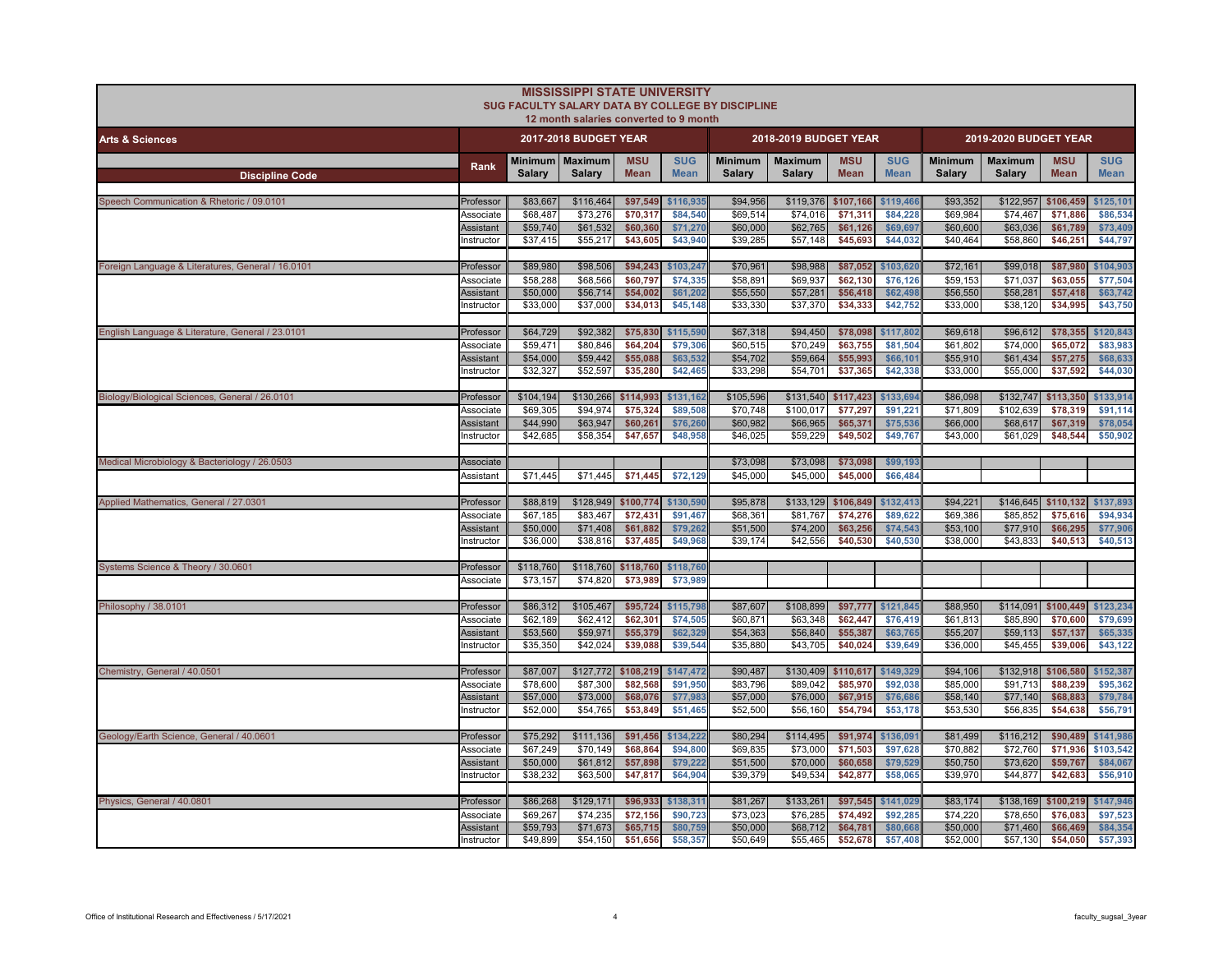|                                                   |                  |           | <b>MISSISSIPPI STATE UNIVERSITY</b><br>12 month salaries converted to 9 month |                           |                           | SUG FACULTY SALARY DATA BY COLLEGE BY DISCIPLINE |                          |                               |                           |                          |                          |                           |                           |
|---------------------------------------------------|------------------|-----------|-------------------------------------------------------------------------------|---------------------------|---------------------------|--------------------------------------------------|--------------------------|-------------------------------|---------------------------|--------------------------|--------------------------|---------------------------|---------------------------|
| <b>Arts &amp; Sciences</b>                        |                  |           | 2017-2018 BUDGET YEAR                                                         |                           |                           |                                                  | 2018-2019 BUDGET YEAR    |                               |                           |                          | 2019-2020 BUDGET YEAR    |                           |                           |
| <b>Discipline Code</b>                            | Rank             | Salary    | Minimum   Maximum<br>Salary                                                   | <b>MSU</b><br><b>Mean</b> | <b>SUG</b><br><b>Mean</b> | <b>Minimum</b><br>Salary                         | <b>Maximum</b><br>Salary | <b>MSU</b><br><b>Mean</b>     | <b>SUG</b><br><b>Mean</b> | <b>Minimum</b><br>Salary | <b>Maximum</b><br>Salary | <b>MSU</b><br><b>Mean</b> | <b>SUG</b><br><b>Mean</b> |
|                                                   |                  |           |                                                                               |                           |                           |                                                  |                          |                               |                           |                          |                          |                           |                           |
| Psychology, General / 42.0101                     | Professor        | \$90,100  | \$124,782 \$110,230                                                           |                           | \$139,705                 | \$94,369                                         | \$128,793                | \$113,148                     | \$140,866                 | \$98,810                 | \$132,581                | \$117,674                 | \$142,269                 |
|                                                   | Associate        | \$63,583  | \$74,498                                                                      | \$71,658                  | \$89,944                  | \$65,173                                         | \$79,170                 | \$74,869                      | \$91,347                  | \$67,103                 | \$81,670                 | \$77,957                  | \$95,238                  |
|                                                   | Assistant        | \$63,860  | \$69,123                                                                      | \$65,534                  | \$75,448                  | \$56,155                                         | \$70,851                 | \$65,563                      | \$76,206                  | \$60,155                 | \$69,000                 | \$67,308                  | \$78,021                  |
|                                                   | nstructor        | \$38,446  | \$39,530                                                                      | \$38,988                  | \$46,200                  | \$39,660                                         | \$40,530                 | \$40,095                      | \$45,162                  | \$41,780                 | \$41,780                 | \$41,780                  | \$57,302                  |
| Applied Psychology / 42.2813                      | Professor        |           |                                                                               |                           |                           | \$120,541                                        | \$120,541                | \$120,541                     | \$120,541                 |                          |                          |                           |                           |
|                                                   | Associate        |           |                                                                               |                           |                           | \$75,657                                         | \$77,320                 | \$76,489                      | \$76,489                  |                          |                          |                           |                           |
| Public Administration / 44.0401                   | Professor        | \$106,636 | \$107,976 \$107,306 \$158,511                                                 |                           |                           | \$110,545                                        |                          | \$110,545 \$110,545 \$156,731 |                           | \$113,293                |                          | \$113,293 \$113,293       | \$160,289                 |
|                                                   | Associate        | \$72,781  | \$73.695                                                                      | \$73,238                  | \$111.537                 | \$73,873                                         | \$74,800                 | \$74.337                      | \$109.073                 | \$74.981                 | \$78,586                 | \$76,496                  | \$114,068                 |
|                                                   | Assistant        | \$64,500  | \$99,796                                                                      | \$72,759                  | \$87,375                  | \$65,468                                         | \$102,937                | \$74,505                      | \$89,875                  | \$66,450                 | \$106,026                | \$79,674                  | \$90,131                  |
|                                                   | nstructor        | \$40,900  | \$51,534                                                                      | \$44,362                  | \$63,252                  | \$41,718                                         | \$52,565                 | \$45,249                      | \$46,927                  | \$42,413                 | \$61,350                 | \$50,590                  | \$87,583                  |
| Social Work / 44.0701                             | Professor        | \$97,284  | \$122,995                                                                     | \$110,140                 | \$124,827                 | \$104,693                                        | \$128,307                | \$116,500                     | \$126,321                 | \$84,187                 | \$84,187                 | \$84,187                  | \$127,819                 |
|                                                   | Associate        | \$69,197  | \$77,087                                                                      | \$73,142                  | \$82,672                  | \$70,681                                         | \$78,243                 | \$74,462                      | \$87,313                  | \$80,173                 | \$80,173                 | \$80,173                  | \$87,597                  |
|                                                   | Assistant        | \$50,715  | \$58,804                                                                      | \$54,760                  | \$68,828                  | \$51,537                                         | \$60,274                 | \$55,906                      | \$69,694                  | \$53,255                 | \$66,480                 | \$59,868                  | \$67,693                  |
|                                                   | nstructor        | \$41,500  | \$48,341                                                                      | \$44,165                  | \$52,668                  | \$42,123                                         | \$52,113                 | \$47,412                      | \$50,736                  | \$43,176                 | \$53,673                 | \$48,763                  | \$54,121                  |
| Anthropology / 45.0201                            | Professor        | \$86,960  | \$86,960                                                                      | \$86,960                  | \$122,879                 | \$88,099                                         | \$99,978                 | \$94,038                      | \$125,584                 | \$97,228                 | \$101,649                | \$99,439                  | \$128,193                 |
|                                                   | Associate        | \$70,758  | $\overline{$80,277}$                                                          | \$73,538                  | \$86,614                  | \$71,819                                         | \$83,488                 | \$75,144                      | \$87,905                  | \$72,896                 | \$88,809                 | \$78,687                  | \$91,632                  |
|                                                   | Assistant        | \$60,000  | \$61,800                                                                      | \$60,900                  | \$71,428                  | \$60,000                                         | \$62,727                 | \$61,576                      | \$70.95                   | \$60,900                 | \$63,668                 | \$62,337                  | \$72,756                  |
| Criminology / 45.0401                             | Professor        | \$99.371  | \$99,371                                                                      | \$99,371                  | \$144,805                 | \$102,353                                        | \$102,353                | \$102,353                     | \$149,441                 | \$106,191                | \$106,191                | \$106,191                 | \$159,270                 |
|                                                   | Assistant        |           |                                                                               |                           |                           |                                                  |                          |                               |                           | \$63,804                 | \$63,804                 | \$63,804                  | \$83,621                  |
|                                                   | nstructor        | \$42,024  | \$42,024                                                                      | \$42,024                  | \$71,730                  | \$42,864                                         | \$42,864                 | \$42,864                      | \$55,137                  | \$44,471                 | \$44,471                 | \$44,471                  | \$60,773                  |
| Political Science & Government, General / 45,1001 | Professor        | \$105,219 | \$105,219 \$105,219 \$139,776                                                 |                           |                           | \$106,797                                        |                          | \$106,797 \$106,797           | \$144,407                 | \$108,399                | \$108,399                | \$108,399                 | \$147,729                 |
|                                                   | Associate        | \$72.026  | \$72,026                                                                      | \$72,026                  | \$90,300                  | \$73,106                                         | \$73,106                 | \$73,106                      | \$92,509                  | \$74,203                 | \$74,203                 | \$74,203                  | \$98,846                  |
|                                                   | Assistant        | \$62,500  | \$65,500                                                                      | \$64,142                  | \$71,920                  | \$63,438                                         | \$66,483                 | \$65,018                      | \$71,98'                  | \$64,390                 | \$67,480                 | \$65,943                  | \$74,853                  |
|                                                   | nstructor        | \$40.521  | \$40,521                                                                      | \$40,521                  | \$50,172                  | \$41,452                                         | \$41,452                 | \$41,452                      | \$51,224                  | \$42,978                 | \$42,978                 | \$42,978                  | \$54,179                  |
| Sociology / 45.1101                               | Professor        | \$77,227  | $$120,055$ \$100,638                                                          |                           | \$131,147                 | \$80,832                                         |                          | \$125,328 \$100,046           | \$138,068                 | \$84,581                 | \$130,812 \$105,086      |                           | \$139,837                 |
|                                                   | Associate        | \$76,076  | \$99,796                                                                      | \$88,562                  | \$83,228                  | \$76,174                                         | \$104,606                | \$88,667                      | \$85,756                  | \$79,031                 | \$109,608                | \$92,160                  | \$86,246                  |
|                                                   | Assistant        | \$57,000  | \$70,353                                                                      | \$63,650                  | \$68,909                  | \$58,425                                         | \$71,760                 | \$65,503                      | \$69,922                  | \$60,157                 | \$73,195                 | \$66,893                  | \$72,513                  |
|                                                   | nstructor        | \$42,000  | \$47.987                                                                      | \$44,994                  | \$46,075                  | \$43.645                                         | \$47.987                 | \$45,816                      | \$48,015                  | \$40,000                 | \$48.947                 | \$44,473                  | \$49,089                  |
| History, General / 54.0101                        | Professor        | \$77,058  | \$128,516                                                                     | \$96,668                  | \$120,781                 | \$78,506                                         | \$132,524                | \$98,019                      | \$124,946                 | \$79,683                 | \$134,588                | \$93,539                  | \$127,446                 |
|                                                   | Associate        | \$58,929  | \$73,983                                                                      | \$69,895                  | \$80,858                  | \$61,139                                         | \$80,353                 | \$71.331                      | \$81,097                  | \$68,465                 | \$83,516                 | \$73,843                  | \$83,923                  |
|                                                   | <b>Assistant</b> | \$64,360  | \$66,000                                                                      | \$65,590                  | \$65,526                  | \$66,460                                         | \$68,000                 | \$67,146                      | \$66,816                  | \$40,000                 | \$69,360                 | \$65,117                  | \$68,196                  |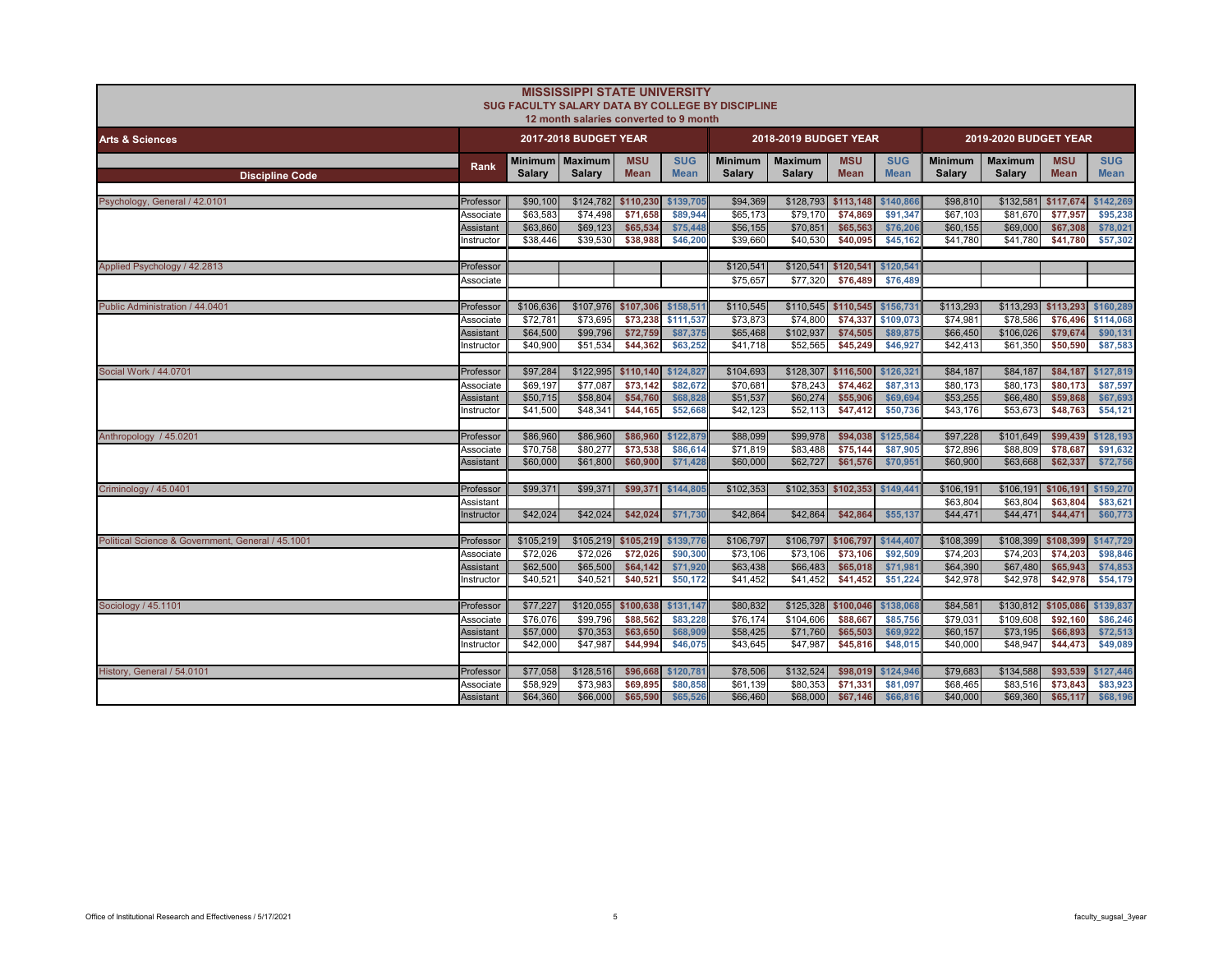|                                                         |                  |               | <b>MISSISSIPPI STATE UNIVERSITY</b><br>12 month salaries converted to 9 month |                               |                           | SUG FACULTY SALARY DATA BY COLLEGE BY DISCIPLINE |                                 |                               |                           |                          |                                 |                                 |                           |
|---------------------------------------------------------|------------------|---------------|-------------------------------------------------------------------------------|-------------------------------|---------------------------|--------------------------------------------------|---------------------------------|-------------------------------|---------------------------|--------------------------|---------------------------------|---------------------------------|---------------------------|
| <b>Business</b>                                         |                  |               | 2017-2018 BUDGET YEAR                                                         |                               |                           |                                                  | 2018-2019 BUDGET YEAR           |                               |                           |                          | 2019-2020 BUDGET YEAR           |                                 |                           |
| <b>Discipline Code</b>                                  | Rank             | <b>Salary</b> | Minimum   Maximum<br>Salary                                                   | <b>MSU</b><br><b>Mean</b>     | <b>SUG</b><br><b>Mean</b> | <b>Minimum</b><br><b>Salarv</b>                  | <b>Maximum</b><br><b>Salary</b> | <b>MSU</b><br><b>Mean</b>     | <b>SUG</b><br><b>Mean</b> | <b>Minimum</b><br>Salary | <b>Maximum</b><br><b>Salary</b> | <b>MSU</b><br><b>Mean</b>       | <b>SUG</b><br><b>Mean</b> |
|                                                         |                  |               |                                                                               |                               |                           |                                                  |                                 |                               |                           |                          |                                 |                                 |                           |
| Business Administration & Management, General / 52.0201 | Professor        | \$132,288     |                                                                               | \$171,720 \$152,898 \$221,957 |                           | \$133,942                                        |                                 | \$174,347 \$154,144           | \$222,635                 | \$127,651                |                                 | \$177,014 \$146,649             | \$232,260                 |
|                                                         | Associate        | \$110.147     | \$140,000                                                                     | \$122,477                     | \$163,075                 | \$113,451                                        | \$142,800                       | \$126,718 \$165,577           |                           | \$120,350                |                                 | \$147,084 \$133,023 \$171,499   |                           |
|                                                         | Assistant        | \$85,000      | \$125,000                                                                     | \$114,741                     | \$147,702                 | \$87,513                                         | \$126,563                       | \$117,366                     | \$148,602                 | \$98,423                 |                                 | \$128,145 \$120,419             | \$152,931                 |
|                                                         | Instructor       | \$49,080      | \$59,241                                                                      | \$54.161                      | \$78.795                  | \$48,000                                         | \$59,982                        | \$52,681                      | \$80,649                  | \$48,480                 | \$61,002                        | \$52,376                        | \$84,842                  |
|                                                         |                  |               |                                                                               |                               |                           |                                                  |                                 |                               |                           |                          |                                 |                                 |                           |
| Accounting / 52.0301                                    | Professor        | 198868        | 198868                                                                        | 198868                        | 215104                    | \$201,943                                        |                                 | \$201,943 \$201,943 \$220,654 |                           | \$135,518                |                                 | $$208,185$ $$171,852$           | \$231,073                 |
|                                                         | Associate        | \$111,277     | \$126,945                                                                     | \$117,464                     | \$187,662                 | \$112,390                                        | \$156,361                       | \$129,935 \$186,835           |                           | \$113,795                |                                 | \$160,662 \$134,866 \$193,225   |                           |
|                                                         | Assistant        | \$115,594     | \$162,500                                                                     | \$146,614                     | \$180,886                 | \$118,310                                        | \$170,000                       | \$156,800                     | \$178,099                 | \$121,270                |                                 | \$171,700 \$159,353             | \$184,379                 |
|                                                         | nstructor        | \$70.614      | \$70,614                                                                      | \$70,614                      | \$87,488                  | \$71,814                                         | \$71,814                        | \$71,814                      | \$86,815                  | \$72.712                 | \$72,712                        | \$72,712                        | \$89,747                  |
|                                                         |                  |               |                                                                               |                               |                           |                                                  |                                 |                               |                           |                          |                                 |                                 |                           |
| Business/Managerial Economics / 52.0601                 | Professor        | \$95,043      | \$95,043                                                                      |                               | \$95,043 \$167,060        | \$96,231                                         |                                 | \$147,240 \$121,736 \$180,763 |                           | \$97,434                 |                                 | \$151,657 \$124,546 \$180,053   |                           |
|                                                         | Associate        | \$89,596      | \$102.057                                                                     | \$95,827                      | \$129,847                 | \$99,433                                         | \$104.193                       | \$101.813 \$135.284           |                           | \$101.123                |                                 | \$106.419 \$103.771             | \$141.418                 |
|                                                         | Assistant        | \$65,440      | \$98,000                                                                      | \$81,847                      | \$110,342                 | \$66,856                                         | \$100,000                       |                               | \$84,412 \$118,674        | \$69,506                 | \$101,000                       | \$83,403                        | \$119,509                 |
|                                                         |                  |               |                                                                               |                               |                           |                                                  |                                 |                               |                           |                          |                                 |                                 |                           |
| Finance, General / 52,0801                              | Professor        | \$151,254     |                                                                               | \$197,258 \$181,611 \$228,266 |                           | \$153,825                                        |                                 | \$240,000 \$197,628 \$227,941 |                           | \$155,363                |                                 | \$242,837 \$192,498             | \$239,393                 |
|                                                         | Associate        | \$103,200     |                                                                               | \$169,810 \$143,108 \$192,378 |                           | \$121,000                                        |                                 | \$197,000 \$158,756 \$196,615 |                           | \$123,415                |                                 | \$200,620 \$170,479             | \$202,487                 |
|                                                         | Assistant        | \$170,000     |                                                                               | \$175,000 \$172,500 \$185,920 |                           | \$130,000                                        |                                 | \$177,805 \$159,835 \$182,443 |                           | \$131,625                |                                 | \$173,417 \$152,521             | \$181,204                 |
|                                                         |                  |               |                                                                               |                               |                           |                                                  |                                 |                               |                           |                          |                                 |                                 |                           |
| Management Information Systems, General / 52.1201       | Professor        | \$132,870     |                                                                               | \$202,740 \$164,738 \$200,401 |                           | \$133,370                                        |                                 | \$206,535 \$167,113 \$201,430 |                           | \$137,370                |                                 | \$211,697 \$174,534             | \$216,254                 |
|                                                         | Associate        | \$108,547     |                                                                               | \$127,462 \$120,589 \$144,460 |                           | \$123,004                                        | \$129,055                       | \$126,161 \$148,107           |                           | \$124,542                |                                 | \$131,249 \$127,931 \$151,688   |                           |
|                                                         | <b>Assistant</b> | \$54,179      | \$54,179                                                                      | \$54,179                      | \$98.992                  | \$100,000<br>\$54,856                            | \$100,000<br>\$54,856           | \$100,000<br>\$54,856         | \$149,980<br>\$95,008     | \$101,000<br>\$55,789    | \$55,789                        | \$134,000 \$117,500<br>\$55,789 | \$152,955<br>\$99,549     |
|                                                         | nstructor        |               |                                                                               |                               |                           |                                                  |                                 |                               |                           |                          |                                 |                                 |                           |
| Marketing/Marketing Management, General / 52.1401       | Professor        | \$139,009     |                                                                               | \$149,218 \$144,693 \$213,434 |                           | \$118,909                                        |                                 | \$151,533 \$141,510 \$218,541 |                           | \$122,768                | \$153,887                       | \$142,536                       | \$227,575                 |
|                                                         | Associate        | \$107,838     | \$136,639                                                                     | \$122,238                     | \$151,003                 | \$138,962                                        | \$162,500                       | \$147,009 \$154,969           |                           | \$131,615                |                                 | \$164,531 \$144,852 \$160,489   |                           |
|                                                         | Assistant        | \$56,689      |                                                                               | \$132,600 \$113,728 \$142,691 |                           | \$57,398                                         | \$134,854                       | \$110,117 \$144,606           |                           | \$97,922                 |                                 | $$140,000$ \$125,023            | \$150,450                 |
|                                                         | nstructor        | \$40,700      | \$52,206                                                                      | \$44,535                      | \$83,137                  | \$41,209                                         | \$41,392                        | \$41,301                      | \$79,663                  | \$41,724                 | \$58,374                        | \$48,993                        | \$77,297                  |
|                                                         |                  |               |                                                                               |                               |                           |                                                  |                                 |                               |                           |                          |                                 |                                 |                           |
| <b>Insurance / 52,1701</b>                              | Instructor       | \$54,368      | \$54,368                                                                      | \$54,368                      | \$54,368                  | \$55,292                                         | \$55.292                        | \$55,292                      | \$55,292                  | \$56,232                 | \$56,232                        | \$56.232                        | \$56,232                  |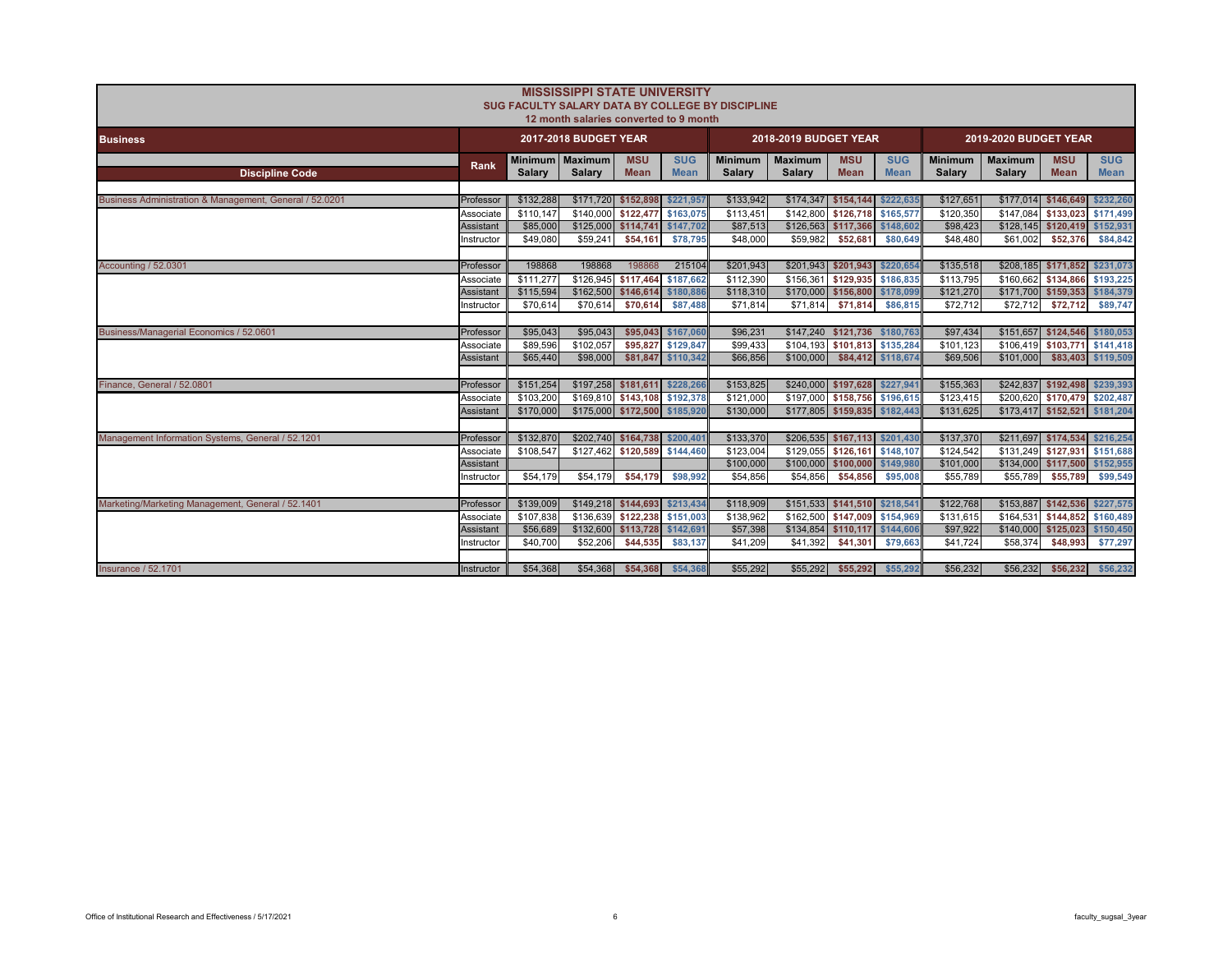|                                                                                       |                               |                      | <b>MISSISSIPPI STATE UNIVERSITY</b><br>12 month salaries converted to 9 month | <b>SUG FACULTY SALARY DATA BY COLLEGE BY DISCIPLINE</b> |                           |                          |                                 |                           |                           |                          |                          |                           |                           |
|---------------------------------------------------------------------------------------|-------------------------------|----------------------|-------------------------------------------------------------------------------|---------------------------------------------------------|---------------------------|--------------------------|---------------------------------|---------------------------|---------------------------|--------------------------|--------------------------|---------------------------|---------------------------|
| <b>Education</b>                                                                      |                               |                      | 2017-2018 BUDGET YEAR                                                         |                                                         |                           |                          | 2018-2019 BUDGET YEAR           |                           |                           |                          | 2019-2020 BUDGET YEAR    |                           |                           |
| <b>Discipline Code</b>                                                                | Rank                          | <b>Salary</b>        | Minimum   Maximum<br><b>Salary</b>                                            | <b>MSU</b><br><b>Mean</b>                               | <b>SUG</b><br><b>Mean</b> | <b>Minimum</b><br>Salary | <b>Maximum</b><br><b>Salary</b> | <b>MSU</b><br><b>Mean</b> | <b>SUG</b><br><b>Mean</b> | <b>Minimum</b><br>Salary | <b>Maximum</b><br>Salary | <b>MSU</b><br><b>Mean</b> | <b>SUG</b><br><b>Mean</b> |
| Education, General / 13.0101                                                          | Professor                     | \$87,820             | \$87,820                                                                      | \$87,820                                                | \$122,383                 | \$89,398                 | \$89,398                        | \$89,398                  | \$124,819                 |                          |                          |                           |                           |
|                                                                                       | Associate<br>Assistant        | \$67,135<br>\$62,000 | \$68,478<br>\$62,000                                                          | \$67,807<br>\$62,000                                    | \$85,189<br>\$70,379      | \$67,672<br>\$62,868     | \$69,454<br>\$62,868            | \$68,563<br>\$62,868      | \$87,979<br>\$72,213      |                          |                          |                           |                           |
| Educational Leadership & Administration / 13.0401                                     | Professor                     | \$87,381             | \$87,381                                                                      |                                                         | \$87,381 \$123,744        | \$89,936                 | \$98,996                        | \$94,466                  | \$125,492                 | \$91,188                 | \$93,533                 | \$92,361                  | \$131,828                 |
|                                                                                       | Associate<br>Assistant        | \$67,990<br>\$61,378 | \$89,980<br>\$64,890                                                          | \$78,985<br>\$63,256                                    | \$85,639<br>\$70,95       | \$70,030<br>\$56,393     | \$94,070<br>\$66,278            | \$82,050<br>\$63,146      | \$88,632<br>\$71,977      | \$68,484<br>\$58,029     | \$101,514<br>\$68,930    | \$76,041<br>\$63,911      | \$89,133<br>\$72,962      |
|                                                                                       | nstructor                     | \$55,618             | \$55,618                                                                      | \$55,618                                                | \$53,511                  | \$56,731                 | \$56,731                        | \$56,731                  | \$53,614                  | \$43,354                 | \$43,354                 | \$43,354                  | \$60,207                  |
| Community College Education / 13.0407                                                 | Associate<br>Assistant        | \$67,550<br>\$57,680 | \$67,550<br>\$57,680                                                          | \$67,550<br>\$57,680                                    | \$67,550<br>\$57,680      | \$66,484<br>\$63,000     | \$69,250<br>\$63,000            | \$67,867<br>\$63,000      | \$67,867<br>\$63,000      |                          |                          |                           |                           |
|                                                                                       |                               |                      |                                                                               |                                                         |                           |                          |                                 |                           |                           |                          |                          |                           |                           |
| Elementary & Middle School Administration / 13.0408                                   | Professor<br>Associate        | \$98,996             | \$98,996                                                                      | \$98,996                                                | \$98,99                   |                          |                                 |                           |                           |                          |                          |                           |                           |
|                                                                                       | Assistant                     | \$54,172             | \$65,297                                                                      | \$59,734                                                | \$59,734                  |                          |                                 |                           |                           |                          |                          |                           |                           |
| Special Education & Teaching / 13.1001                                                | Professor                     | \$88,889             | \$91,809                                                                      | \$90,349                                                | \$121,219                 | \$88,889                 | \$93,415                        |                           | \$91,152 \$122,057        | \$88,889                 | \$94,615                 | \$91,752                  | \$126,171                 |
|                                                                                       | Assistant<br>Instructor       | \$53,170<br>\$42,500 | \$62,000<br>\$45,500                                                          | \$58,292<br>\$43,500                                    | \$69,491<br>\$55,330      | \$56,360<br>\$43,562     | \$63,007<br>\$51,000            | \$59,684<br>\$46,676      | \$69,745<br>\$56,707      | \$58,615<br>\$44,571     | \$64,007<br>\$51,765     | \$61,874<br>\$48,953      | \$70,748<br>\$58,528      |
| Counselor Education / 13.1101                                                         | Professor                     | \$77,510             | \$112,118                                                                     | \$94,526                                                | \$122,784                 | \$79,060                 | \$114,360                       | \$96,800                  | \$123,995                 | \$80,060                 | \$118,934                | \$99,284                  | \$132,232                 |
|                                                                                       | Associate                     | \$62,438             | \$67,672                                                                      | \$65,117                                                | \$84,041                  | \$63,438                 | \$68,267                        | \$65,975                  | \$88,756                  | \$64,438                 | \$68,867                 | \$66,909                  | \$95,194                  |
|                                                                                       | Assistant<br>Instructor       | \$60,593<br>\$35,583 | \$61,307<br>$\overline{$}48,333$                                              | \$60,950<br>\$40,472                                    | \$71,316<br>\$50,611      | \$61,350<br>\$38,499     | \$61,350<br>\$44,990            | \$61,350<br>\$41,463      | \$69,974<br>\$46,699      | \$62,000<br>\$41,923     | \$63,000<br>\$46,115     | \$62,521<br>\$44,019      | \$72,405<br>\$43,465      |
| Elementary Education / 13.1202                                                        | Professor                     | \$103,538            | \$127,035                                                                     | \$115,287                                               | \$105,435                 | \$82,034                 | \$129,571                       | \$106,668                 | \$111,043                 | \$83,610                 | \$131,207                | \$108,734                 | \$111,652                 |
|                                                                                       | Associate                     | \$70,624             | \$70,624                                                                      | \$70,624                                                | \$77,699                  | \$68,691                 | \$68,691                        | \$68,691                  | \$78,476                  | \$68,967                 | \$69,741                 | \$69,314                  | \$81,646                  |
|                                                                                       | <b>Assistant</b><br>nstructor | \$56,250<br>\$42,500 | \$60,010<br>\$48,709                                                          | \$58,318<br>\$44,342                                    | \$62,412<br>\$50,666      | \$57,094<br>\$43,137     | \$60,684<br>\$49,926            | \$59,266<br>\$45,841      | \$63,737<br>\$29,736      | \$58,294<br>\$40,000     | \$71,613<br>\$50,926     | \$62,778<br>\$46,199      | \$68,155<br>\$50,611      |
|                                                                                       |                               |                      |                                                                               |                                                         |                           |                          |                                 |                           |                           |                          |                          |                           |                           |
| Secondary Education / 13.1205                                                         | Professor                     | \$75,658             | \$77,893                                                                      | \$76,776                                                | \$103,659                 | \$76,982                 | \$79,256                        | \$78,119                  | \$101,849                 | \$78,182                 | \$78,182                 | \$78,182                  | \$103,155                 |
|                                                                                       | Associate<br>Assistant        | \$64,398<br>\$58,478 | \$64,398<br>\$60,400                                                          | \$64,398<br>\$59,720                                    | \$79,660<br>\$65,242      | \$65,364<br>\$60,541     | \$69,088<br>\$61,265            | \$67,226<br>\$60,805      | \$78,348<br>\$66,576      | \$66,864<br>\$61,810     | \$70,118<br>\$61,810     | \$69,052<br>\$61,810      | \$79,030<br>\$66,656      |
|                                                                                       | Instructor                    | 37385                | 48231                                                                         | 43164                                                   | 60128                     | \$44,533                 | \$49,075                        | \$46,199                  | \$56,086                  | \$45,003                 | \$50,075                 | \$47,064                  | \$63,092                  |
| Music Teacher Education / 13.1312                                                     | Professor                     | \$66,223             | \$100,025                                                                     | \$77,571                                                | \$82,66                   | \$67,216                 | \$102,270                       | \$78,883                  | \$84,271                  | \$73,789                 | \$103,988                | \$83,073                  | \$89,428                  |
|                                                                                       | Associate                     | \$55,426             | \$74,202                                                                      | \$64,071                                                | \$64,380                  | \$54,096                 | \$75,315                        | \$62,593                  | \$63,565                  | \$54,907                 | \$76,445                 | \$63,532                  | \$64,794                  |
|                                                                                       | Assistant<br>Instructor       | \$43,000<br>\$40,000 | \$45,808<br>\$70,531                                                          | \$44,523<br>\$47,524                                    | \$44.52<br>\$48,235       | \$43,645<br>\$40,000     | \$58,282<br>\$71,773            | \$48,524<br>\$46,910      | \$48,52<br>\$47,699       | \$43,000<br>\$40,600     | \$59,156<br>\$72,849     | \$48,151<br>\$48,346      | \$51,928<br>\$48,346      |
| Physical Education Teaching and Coaching / 13.1314                                    | Associate                     | \$66,392             | \$66,392                                                                      | \$66,392                                                | \$73,653                  | \$67,388                 | \$67,388                        | \$67,388                  | \$78,246                  |                          |                          |                           |                           |
|                                                                                       | Instructor                    | \$41,602             | \$47,988                                                                      | \$44,795                                                | \$47,850                  | \$42,224                 | \$48,708                        | \$45,466                  | \$50,883                  |                          |                          |                           |                           |
| Teacher Education & Professional Development, Specific Subject Areas, Other / 13.1399 | Professor                     | \$77,135             | \$96,935                                                                      | \$83,527                                                | \$104,819                 | \$78,292                 | \$114,111                       | \$88,711                  | \$114,154                 | \$79,466                 | \$116,042                | \$90,096                  | \$116,390                 |
|                                                                                       | Associate<br>Assistant        | \$64,171<br>\$54,000 | \$98,978<br>\$56,843                                                          | \$81,575<br>\$56,132                                    | \$85,792<br>\$70,62       | \$65,454<br>\$56,160     | \$101,203<br>\$57,696           | \$83,328<br>\$57,308      | \$87,460<br>\$73,249      | \$65,696<br>\$57,002     | \$102,905<br>\$58,544    | \$76,433<br>\$57,773      | \$86,898<br>\$75,223      |
|                                                                                       | Instructor                    | \$39,818             | \$57,472                                                                      | \$49,027                                                | \$49,027                  | \$36,810                 | \$58,621                        | \$50,656                  | \$50,656                  | \$37,362                 | \$59,501                 | \$50,491                  | \$50,491                  |
| Kinesiology & Exercise Science / 31.0505                                              | Professor                     | \$101,475            | \$101,475                                                                     | \$101,475                                               | \$119,717                 | \$103,750                | \$103,750                       | \$103,750                 | \$117,350                 | \$105,386                | \$105,386                | \$105,386                 | \$122,894                 |
|                                                                                       | Associate                     | \$67,662             | \$72,580                                                                      | \$69,989                                                | \$84,110                  | \$68,677                 | \$73,690                        | \$71,051                  | \$80,122                  | \$68,534                 | \$74,939                 | \$71,629                  | \$85,414                  |
|                                                                                       | Assistant<br>Instructor       | \$60,500<br>\$36,746 | \$64,050<br>\$49,955                                                          | \$61,847<br>\$43,902                                    | \$71,522<br>\$51,006      | \$61,915<br>\$37,296     | \$65,049<br>\$49,181            | \$62,946<br>\$42,512      | \$67,961<br>\$46,216      | \$63,015<br>\$37,703     | \$64,356<br>\$49,681     | \$63,754<br>\$44,200      | \$72,726<br>\$56,913      |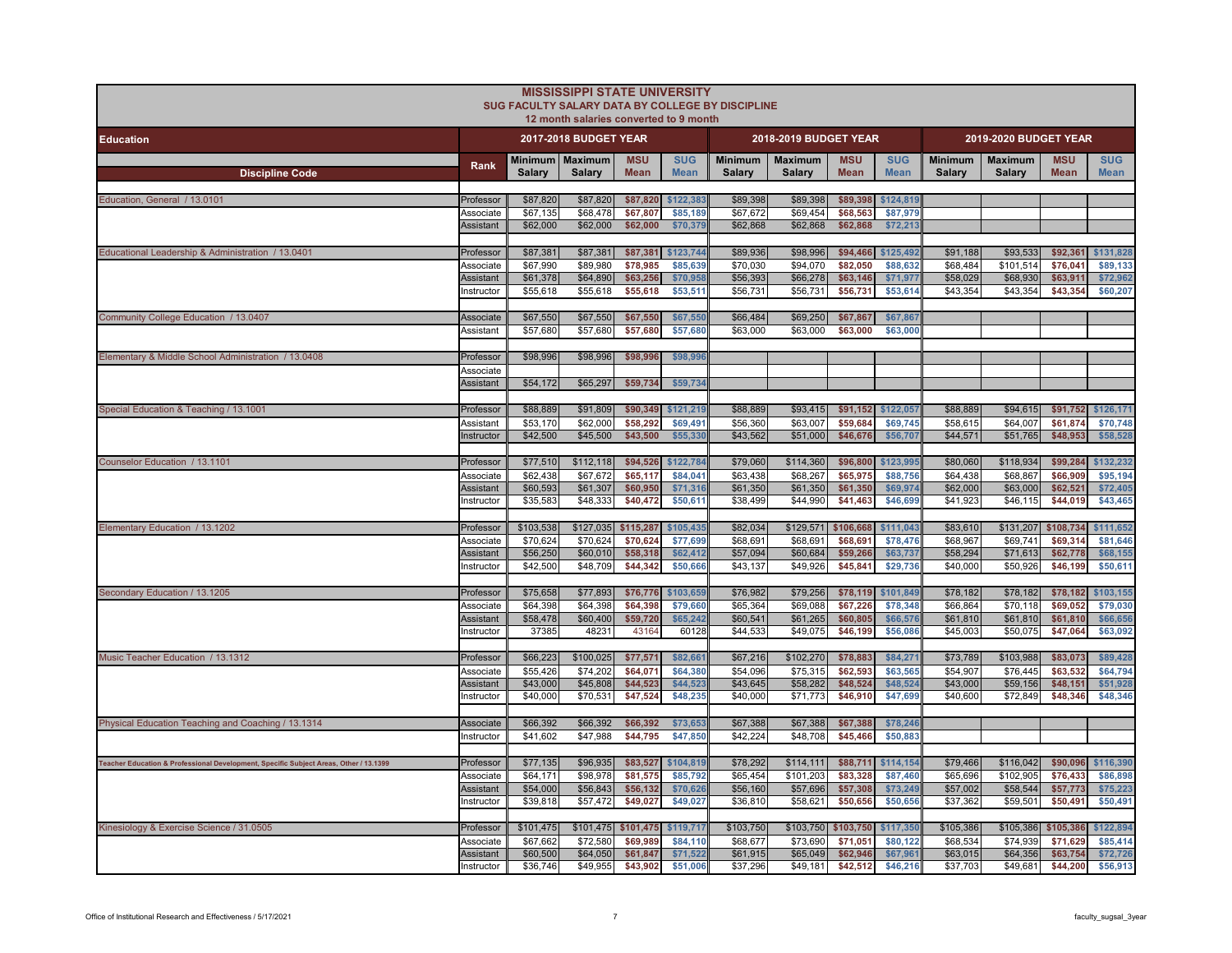|                                  | <b>MISSISSIPPI STATE UNIVERSITY</b><br>SUG FACULTY SALARY DATA BY COLLEGE BY DISCIPLINE<br>12 month salaries converted to 9 month |               |                   |             |                    |                |                |             |                    |                |                |             |                    |  |
|----------------------------------|-----------------------------------------------------------------------------------------------------------------------------------|---------------|-------------------|-------------|--------------------|----------------|----------------|-------------|--------------------|----------------|----------------|-------------|--------------------|--|
| <b>Education</b>                 | <b>2017-2018 BUDGET YEAR</b><br>2018-2019 BUDGET YEAR<br><b>2019-2020 BUDGET YEAR</b>                                             |               |                   |             |                    |                |                |             |                    |                |                |             |                    |  |
|                                  |                                                                                                                                   |               | Minimum   Maximum | <b>MSU</b>  | <b>SUG</b>         | <b>Minimum</b> | <b>Maximum</b> | <b>MSU</b>  | <b>SUG</b>         | <b>Minimum</b> | <b>Maximum</b> | <b>MSU</b>  | <b>SUG</b>         |  |
| <b>Discipline Code</b>           | <b>Rank</b>                                                                                                                       | <b>Salary</b> | Salary            | <b>Mean</b> | <b>Mean</b>        | <b>Salary</b>  | Salary         | <b>Mean</b> | <b>Mean</b>        | Salary         | Salary         | <b>Mean</b> | <b>Mean</b>        |  |
|                                  |                                                                                                                                   |               |                   |             |                    |                |                |             |                    |                |                |             |                    |  |
| Educational Psychology / 42.2806 | Professor                                                                                                                         | \$79,078      | \$114.235         |             | \$90,799 \$118,514 | \$80,818       | \$80,879       |             | \$80.849 \$121.694 | \$96,879       | \$96,879       |             | \$96,879 \$140,106 |  |
|                                  | Associate                                                                                                                         | \$59,149      | \$86,821          | \$70,006    | \$81.525           | \$60,530       | \$90,817       | \$71.561    | \$83,527           | \$61,951       | \$98,160       | \$81,382    | \$88,495           |  |
|                                  | Assistant                                                                                                                         | \$60,770      | \$63,783          | \$61,675    | \$69,648           | \$50,716       | \$64.421       | \$60,100    | \$69,831           | \$62,682       | \$63,800       | \$63,161    | \$74,025           |  |
|                                  | Instructor                                                                                                                        | \$52.722      | \$52,722          | \$52.722    | \$46,384           | \$53.249       | \$53,249       | \$53,249    | \$53,419           | \$53,914       | \$53.914       | \$53.914    | \$64,586           |  |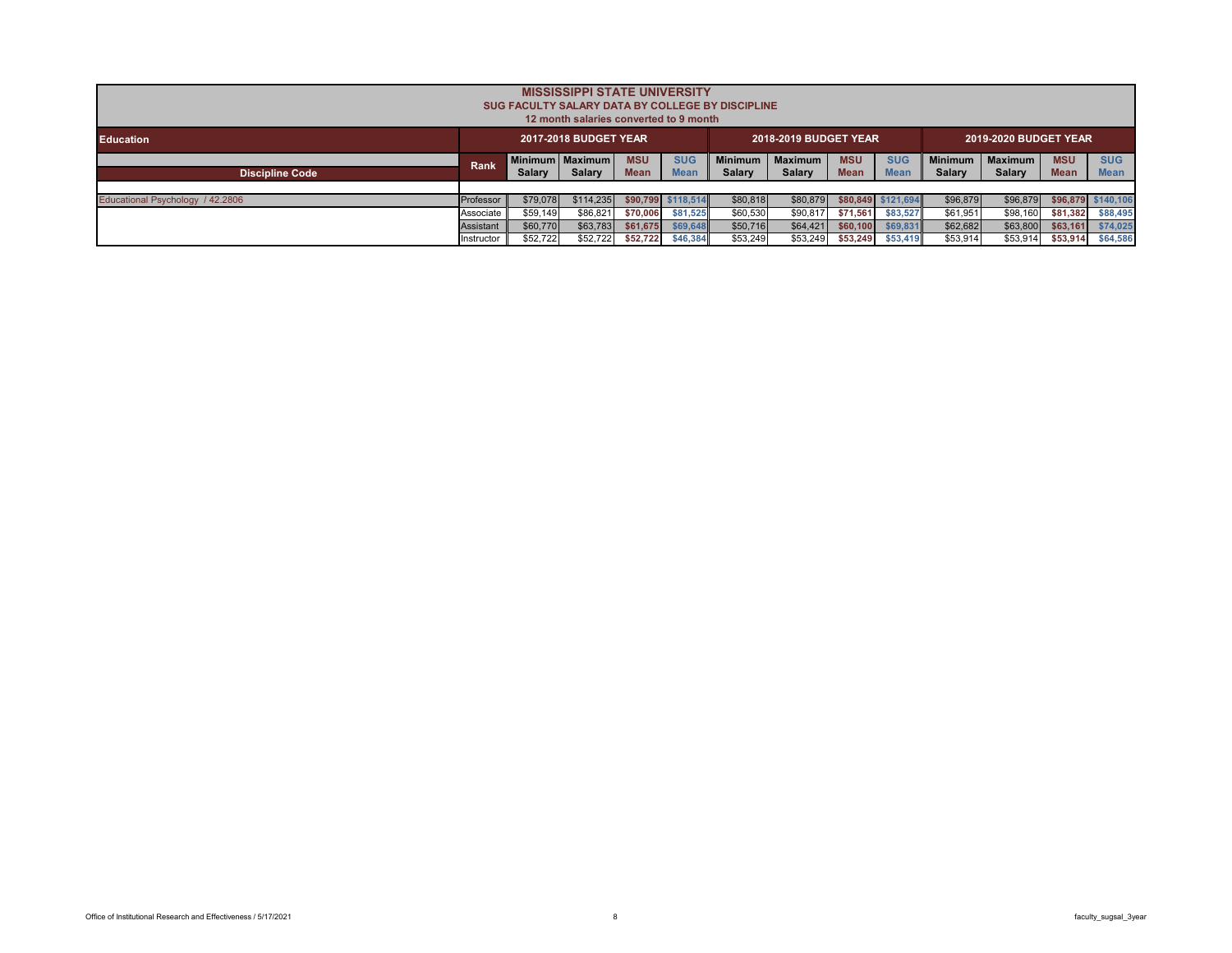|                                                                 |                               |                       | <b>MISSISSIPPI STATE UNIVERSITY</b><br>12 month salaries converted to 9 month | SUG FACULTY SALARY DATA BY COLLEGE BY DISCIPLINE |                           |                          |                          |                                                    |                           |                          |                          |                                                             |                           |
|-----------------------------------------------------------------|-------------------------------|-----------------------|-------------------------------------------------------------------------------|--------------------------------------------------|---------------------------|--------------------------|--------------------------|----------------------------------------------------|---------------------------|--------------------------|--------------------------|-------------------------------------------------------------|---------------------------|
| <b>Engineering</b>                                              |                               |                       | <b>2017-2018 BUDGET YEAR</b>                                                  |                                                  |                           |                          | 2018-2019 BUDGET YEAR    |                                                    |                           |                          | 2019-2020 BUDGET YEAR    |                                                             |                           |
| <b>Discipline Code</b>                                          | Rank                          | Salary                | Minimum   Maximum<br><b>Salary</b>                                            | <b>MSU</b><br><b>Mean</b>                        | <b>SUG</b><br><b>Mean</b> | <b>Minimum</b><br>Salary | <b>Maximum</b><br>Salary | <b>MSU</b><br><b>Mean</b>                          | <b>SUG</b><br><b>Mean</b> | <b>Minimum</b><br>Salary | <b>Maximum</b><br>Salary | <b>MSU</b><br><b>Mean</b>                                   | <b>SUG</b><br><b>Mean</b> |
| Computer & Information Sciences / 11.0101                       | Professor                     | \$118,593             | \$157,401                                                                     | \$135,521                                        | \$173,447                 | \$112,155                |                          | \$147,240 \$127,557 \$179,442                      |                           | \$124,908                |                          | \$152,148 \$133,274                                         | \$185,206                 |
|                                                                 | Associate<br>Assistant        | \$98,683<br>\$78,000  | \$108,330<br>\$105,200                                                        | \$101.687<br>\$88,166                            | \$121.264<br>\$109,610    | \$90.353<br>\$80,340     | \$112.351<br>\$92,934    | \$103,393<br>\$89,904                              | \$122,696<br>\$109,532    | \$93,064<br>\$65,440     | \$94,793                 | \$115,219 \$104,458<br>\$85,884                             | \$127,211<br>\$112,495    |
|                                                                 | nstructor                     | \$48,585              | \$50,751                                                                      | \$49,668                                         | \$69,170                  | \$45,000                 | \$50,043                 | \$47,522                                           | \$59,869                  | \$45,000                 | \$50,794                 | \$46,617                                                    | \$67,712                  |
| Aerospace Engineering / 14.0201                                 | Professor<br>Associate        | \$123,177<br>\$89,743 | \$130,771<br>\$118,352                                                        | \$128,301<br>\$99,823                            | \$173,356<br>\$118.137    | \$117,265<br>\$94,743    | \$121.902                | $$134,144$ $$125,501$<br>\$103,093                 | \$173,522<br>\$117,229    | \$119,610<br>\$96,145    | \$124.341                | \$138,009 \$129,180<br>\$105.178                            | \$180,090<br>\$122.429    |
|                                                                 | Assistant<br>nstructor        | \$80,000<br>\$51,254  | \$87,000<br>\$65,000                                                          | \$83,108<br>\$59,942                             | \$89,323<br>\$65,596      | \$80,000<br>\$60,000     | \$88,000<br>\$67,000     | \$83,660<br>\$63,171                               | \$93,257<br>\$69,188      | \$70,000<br>\$62,400     | \$89,066<br>\$68,675     | \$82,418<br>\$64,404                                        | \$96,234<br>\$80,502      |
| Bioengineering & Biomedical Engineering / 14.0501               | Professor                     | \$118,439             |                                                                               | \$131,256 \$124,848                              | \$174,376                 | \$120,514                |                          | \$133,294 \$126,904 \$174,00                       |                           | \$122,322                |                          | \$135,293 \$128,808                                         | \$179,060                 |
| (Also in Ag & Life Sciences)                                    | Associate                     | \$83,259              | \$97,151                                                                      | \$92,108                                         | \$116,138                 | \$86,589                 | \$97,318                 | \$92,616                                           | \$117,732                 | \$75,105                 | \$104,429                | \$93,923                                                    | \$117,187                 |
|                                                                 | Assistant                     | \$66,620              | \$85,000                                                                      | \$78,943                                         | \$90,86                   | \$67,951                 | \$86,275                 | \$78,639                                           | \$90,804                  | \$69,743                 | \$82,418                 | \$76,080                                                    | \$94,370                  |
| Chemical Engineering / 14.0701                                  | Professor<br>Associate        | \$105,507<br>\$94,263 | \$123,979                                                                     | \$126,423 \$115,965<br>\$106,924                 | \$172,945<br>\$114,404    | \$106,193<br>\$94,876    | \$126,374                | \$127,182 \$119,449 \$173,355<br>\$109,778         | \$116,074                 | \$107,149<br>\$95,730    |                          | \$129,090 \$121,013<br>\$129,036 \$111,313                  | \$179,509<br>\$121,420    |
|                                                                 | Assistant                     | \$80,000              | \$90,000                                                                      | \$85,974                                         | \$91,452                  | \$80,560                 | \$90,900                 | \$86,675                                           | \$93,61                   | \$82,171                 | \$91,809                 | \$87,702                                                    | \$96,403                  |
|                                                                 | nstructor                     | \$76,598              | \$76,598                                                                      | \$76,598                                         | \$59,218                  | \$77,966                 | \$77,966                 | \$77,966                                           | \$70,301                  |                          |                          |                                                             |                           |
| Civil Engineering / 14.0801                                     | Professor<br>Associate        | \$108,113<br>\$87,120 | \$147,999<br>\$96,015                                                         | \$130,527<br>\$92.492                            | \$148,804<br>\$106.081    | \$112,437<br>\$88,863    | \$106.116                | \$151,329 \$131,625<br>\$96,514                    | \$152,346<br>\$108.047    | \$115,811<br>\$90,018    | \$109,618                | \$138,785 \$129,138<br>\$98,540                             | \$161,138<br>\$110,807    |
|                                                                 | <b>Assistant</b>              | \$83,500              | \$85,000                                                                      | \$84,250                                         | \$91,080                  | \$85,000                 | \$106,340                | \$89,726                                           | \$91,972                  | \$86,530                 | \$110,594                | \$94,663                                                    | \$95,804                  |
| Computer Engineering / 14.0901                                  | Professor                     |                       |                                                                               |                                                  |                           |                          |                          |                                                    |                           | \$124,278                |                          | \$124,278 \$124,278                                         | \$144,255                 |
|                                                                 | Associate<br><b>Assistant</b> | \$92,797<br>\$80,000  | \$122,250<br>\$95,000                                                         | \$107,524<br>\$87,500                            | \$103,768<br>\$92,520     | \$94,189<br>\$68,712     | \$110,000<br>\$98,000    | \$102,095<br>\$86,941                              | \$105,682<br>\$94,309     | \$97,015<br>\$70,773     | \$112,200<br>\$101,764   | \$104,608<br>\$89,805                                       | \$108,792<br>\$93,235     |
| Electrical & Electronics Engineering / 14.1001                  | Professor                     | \$119,628             | \$170,555                                                                     | \$145,297                                        | \$163,436                 | \$121,422                | \$159,425                | \$145,187                                          | \$165,117                 | \$123,850                |                          | \$165,802 \$149,786                                         | \$168,501                 |
|                                                                 | Associate<br><b>Assistant</b> | \$86,677<br>\$61,350  | \$120,368<br>\$95,000                                                         | \$101,440<br>\$86,792                            | \$112,433<br>\$96,241     | \$87,977<br>\$52,590     | \$123,979<br>\$105,000   | \$107,616<br>\$84,694                              | \$113,89<br>\$95,319      | \$89,737<br>\$54,431     | \$107,100                | \$128,767 \$110,864<br>\$87,976                             | \$119,190<br>\$98,658     |
|                                                                 | Instructor                    | \$53,177              | \$53,177                                                                      | \$53,177                                         | \$70,315                  | \$53,975                 | \$53,975                 | \$53,975                                           | \$69,478                  | \$54,785                 | \$54,785                 | \$54,785                                                    | \$75,347                  |
| Mechanical Engineering / 14.1901                                | Professor                     | \$128,715             | \$185,000                                                                     | \$149,407                                        | \$162,542                 | \$133,102                | \$187,338                | \$153,407                                          | \$164,320                 | \$126,610                |                          | \$172,302 \$149,067                                         | \$172,907                 |
|                                                                 | Associate<br><b>Assistant</b> | \$77.141<br>\$64,303  | \$111.738<br>\$141,799                                                        | \$91.643<br>\$87,003                             | \$108,356<br>\$92,398     | \$87,178<br>\$66,876     | \$115,588<br>\$147,471   | \$103.948<br>\$86,551                              | \$110,880<br>\$92,941     | \$104,796<br>\$68,882    | \$153,370                | \$124,310 \$114,288<br>\$90,965                             | \$114,921<br>\$96,568     |
|                                                                 | Instructor                    | \$56,500              | \$57,680                                                                      | \$57,090                                         | \$68,464                  | \$59,945                 | \$59,945                 | \$59,945                                           | \$75,216                  | \$60,000                 | \$68,741                 | \$64,371                                                    | \$74,900                  |
| Industrial Engineering / 14.3501                                | Professor                     | \$128,048             | \$136,361                                                                     | \$132,205                                        | \$160,864                 | \$130,500                | \$141,547                | \$136,099                                          | \$162,813                 | \$133,436                |                          | \$137,319 \$135,378                                         | \$169,088                 |
|                                                                 | Associate<br>Assistant        | \$99,850<br>\$71,447  | \$99,850<br>\$98,160                                                          | \$99,850<br>\$86,730                             | \$109,500<br>\$92,639     | \$102,750<br>\$68,712    | \$102,750<br>\$116,810   | \$102,750<br>\$89,565                              | \$111,275<br>\$93,833     | \$94,610<br>\$79,682     | \$106,886<br>\$121,483   | \$100,735<br>\$95,902                                       | \$113,854<br>\$97,346     |
|                                                                 | nstructor                     |                       |                                                                               |                                                  |                           |                          |                          |                                                    |                           | \$65,000                 | \$65,000                 | \$65,000                                                    | \$85,503                  |
| Engineering, Other / 14.9999                                    | Professor                     | \$116,017             |                                                                               | \$116,017 \$116,017 \$154,459                    |                           | \$119,498                |                          | \$119,498 \$119,498 \$157,529                      |                           |                          |                          |                                                             |                           |
|                                                                 | Assistant                     | \$85,000              | \$86,607                                                                      | \$85,804                                         | \$84,369                  | \$88,390                 | \$88,390                 | \$88,390                                           | \$82,843                  |                          |                          |                                                             |                           |
| Industrial Technology/Technician / 15.0612                      | Associate<br>Assistant        | \$69,512              | \$69,512                                                                      | \$69,512                                         | \$69,512                  | \$71,597                 | \$71,597                 | \$71,597                                           | \$71,597                  | \$72,671<br>\$59,000     | \$72,671<br>\$62,500     | \$72,671<br>\$60,750                                        | \$72,671<br>\$60,750      |
|                                                                 | Instructor                    | \$39,257              | \$46,784                                                                      | \$43,021                                         | \$43,021                  | \$48,655                 | \$48,655                 | \$48,655                                           | \$48,655                  | \$41,638                 | \$53,000                 | \$48,698                                                    | \$48,698                  |
| Industrial Production Technologies/Technicians, Other / 15.0699 | Professor                     | \$146,689             | \$146,689 \$146,689                                                           |                                                  | \$146,689                 | \$154,233                |                          | \$154,233 \$154,233 \$154,233                      |                           |                          |                          |                                                             |                           |
|                                                                 | Associate<br>Assistant        | \$98,879<br>\$80,000  | \$105,300<br>\$80,000                                                         | \$102,090<br>\$80,000                            | \$102,090<br>\$80,000     | \$100,658<br>\$68,712    |                          | \$107,143 \$103,901 \$103,901<br>\$81,360 \$75,036 | \$75,036                  | \$102,167<br>\$69,743    |                          | \$108,751 \$105,459 \$105,459<br>\$82,581 \$76,162 \$76,162 |                           |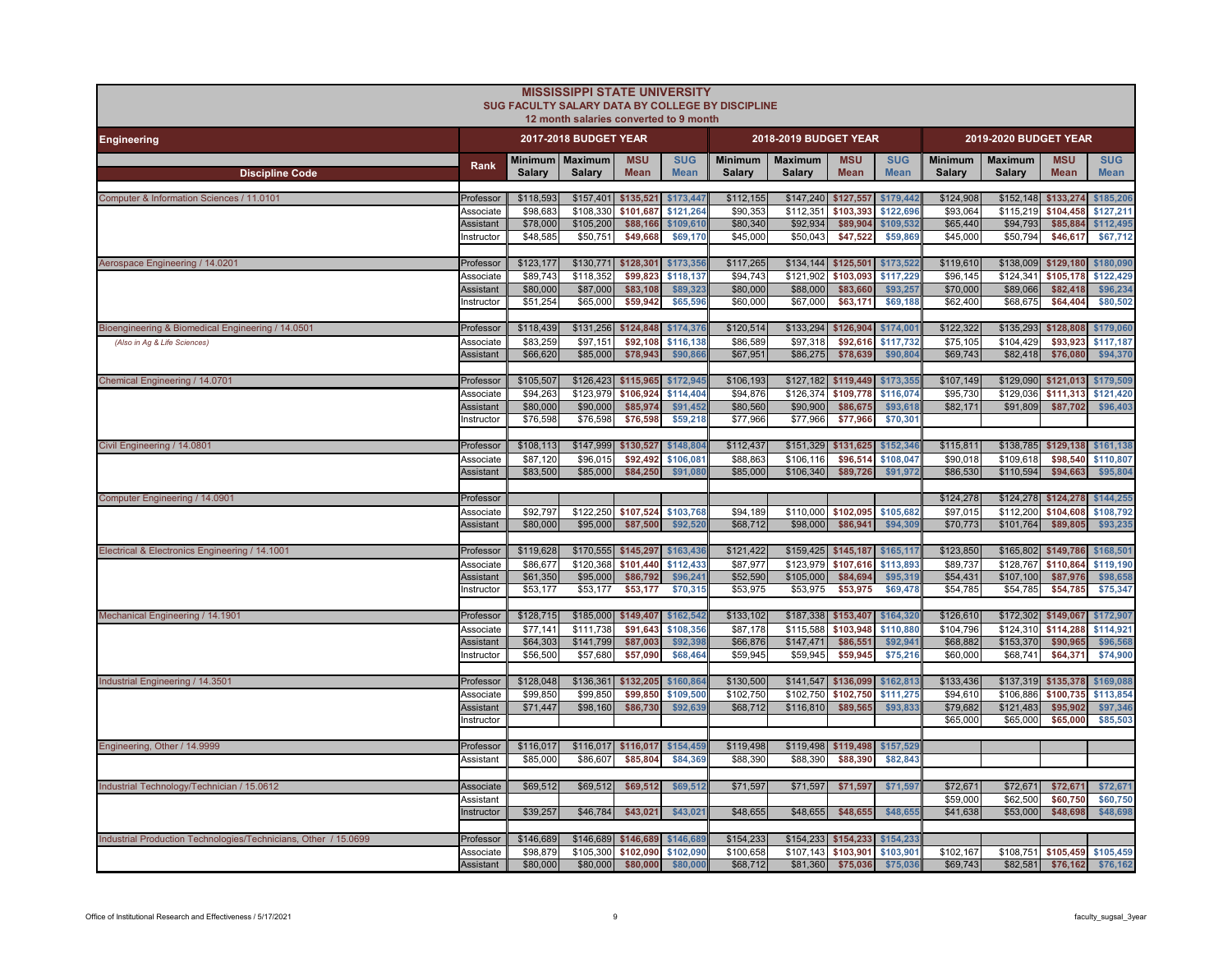|                                                                |                         |                      | <b>MISSISSIPPI STATE UNIVERSITY</b><br>12 month salaries converted to 9 month |                           |                                | SUG FACULTY SALARY DATA BY COLLEGE BY DISCIPLINE |                                 |                           |                                 |                                 |                          |                           |                           |
|----------------------------------------------------------------|-------------------------|----------------------|-------------------------------------------------------------------------------|---------------------------|--------------------------------|--------------------------------------------------|---------------------------------|---------------------------|---------------------------------|---------------------------------|--------------------------|---------------------------|---------------------------|
| <b>Forest Resources</b>                                        |                         |                      | 2017-2018 BUDGET YEAR                                                         |                           |                                |                                                  | 2018-2019 BUDGET YEAR           |                           |                                 |                                 | 2019-2020 BUDGET YEAR    |                           |                           |
| <b>Discipline Code</b>                                         | Rank                    | <b>Salary</b>        | Minimum   Maximum<br><b>Salary</b>                                            | <b>MSU</b><br><b>Mean</b> | <b>SUG</b><br><b>Mean</b>      | <b>Minimum</b><br>Salary                         | <b>Maximum</b><br><b>Salarv</b> | <b>MSU</b><br><b>Mean</b> | <b>SUG</b><br><b>Mean</b>       | <b>Minimum</b><br><b>Salary</b> | <b>Maximum</b><br>Salary | <b>MSU</b><br><b>Mean</b> | <b>SUG</b><br><b>Mean</b> |
| Natural Resources/Conservation, General / 03.0101              | Assistant               |                      |                                                                               |                           |                                | \$62,393                                         | \$62,393                        | \$62,393                  | \$72,403                        | \$63,204                        | \$80,000                 | \$70,090                  | \$73,898                  |
| Forestry, General / 03.0501                                    | Professor               | \$77,718             | \$124,483                                                                     | \$88,856                  | \$91,642                       |                                                  |                                 |                           |                                 |                                 |                          |                           |                           |
|                                                                | Associate<br>Assistant  | \$65,622<br>\$61,271 | \$65,622<br>\$74,000                                                          | \$65,622<br>\$66,701      | \$75,162<br>\$66,531           |                                                  |                                 |                           |                                 |                                 |                          |                           |                           |
| Forest Sciences and Biology / 03.0502                          | Professor               |                      |                                                                               |                           |                                | \$77,718                                         | \$138,035                       | \$91.426                  | \$95,959                        | \$81.079                        | \$143,150                | \$97.415                  | \$98,742                  |
|                                                                | Associate<br>Assistant  |                      |                                                                               |                           |                                | \$66.942<br>\$62,736                             | \$68.755<br>\$75,289            | \$67.848<br>\$69,385      | \$77.624<br>\$68,676            | \$69,958<br>\$64,588            | \$84.093<br>\$74,937     | \$78,748<br>\$71,303      | \$81,481<br>\$69,987      |
|                                                                | nstructor               |                      |                                                                               |                           |                                | \$37,000                                         | \$51.043                        | \$44.022                  | \$44,022                        | \$52,574                        | \$52,574                 | \$52,574                  | \$52,574                  |
| Wood Science & Wood Products/Pulp & Paper Technology / 03.0509 | Professor<br>Associate  | \$84,116<br>\$67,416 | \$117,147<br>\$75,700                                                         | \$98,001<br>\$71,558      | \$106.138<br>\$78,441          | \$85,546<br>\$68,562                             | \$122,226<br>\$80,192           | \$74,377                  | \$102,918 \$108,712<br>\$79,642 | \$86,657<br>\$82,036            | \$133.334<br>\$82,036    | \$106,636<br>\$82,036     | \$110,100<br>\$85,896     |
|                                                                | Assistant               | \$54,806             | \$71,000                                                                      | \$65,564                  | \$68,432                       | \$67,600                                         | \$72,207                        | \$70,950                  | \$76.182                        | \$70,304                        | \$73,611                 | \$72,762                  | \$77,966                  |
| Wildlife, Fish & Wildlands Science & Management / 03.0601      | Professor<br>Associate  | \$75,841<br>\$64,502 | \$104,165<br>\$71,828                                                         | \$68,264                  | \$92,349 \$102,386<br>\$76,247 | \$81,767<br>\$65,469                             | \$108,285<br>\$72,589           | \$70,428                  | \$94,325 \$103,928<br>\$76,965  | \$82,991<br>\$72,952            | \$118,610<br>\$73,677    | \$96,964<br>\$73,273      | \$109,494<br>\$81,685     |
|                                                                | Assistant<br>Instructor | \$54,806<br>\$40,000 | \$74,675<br>\$56,650                                                          | \$65,326<br>\$48,703      | \$65,765<br>\$48,703           | \$55,628<br>\$42.491                             | \$76,188<br>\$61,350            | \$67.287<br>\$52,293      | \$68,061<br>\$52,293            | \$64,364<br>\$50,552            | \$81,199<br>\$65,000     | \$73,489<br>\$58,763      | \$73,250<br>\$55,909      |